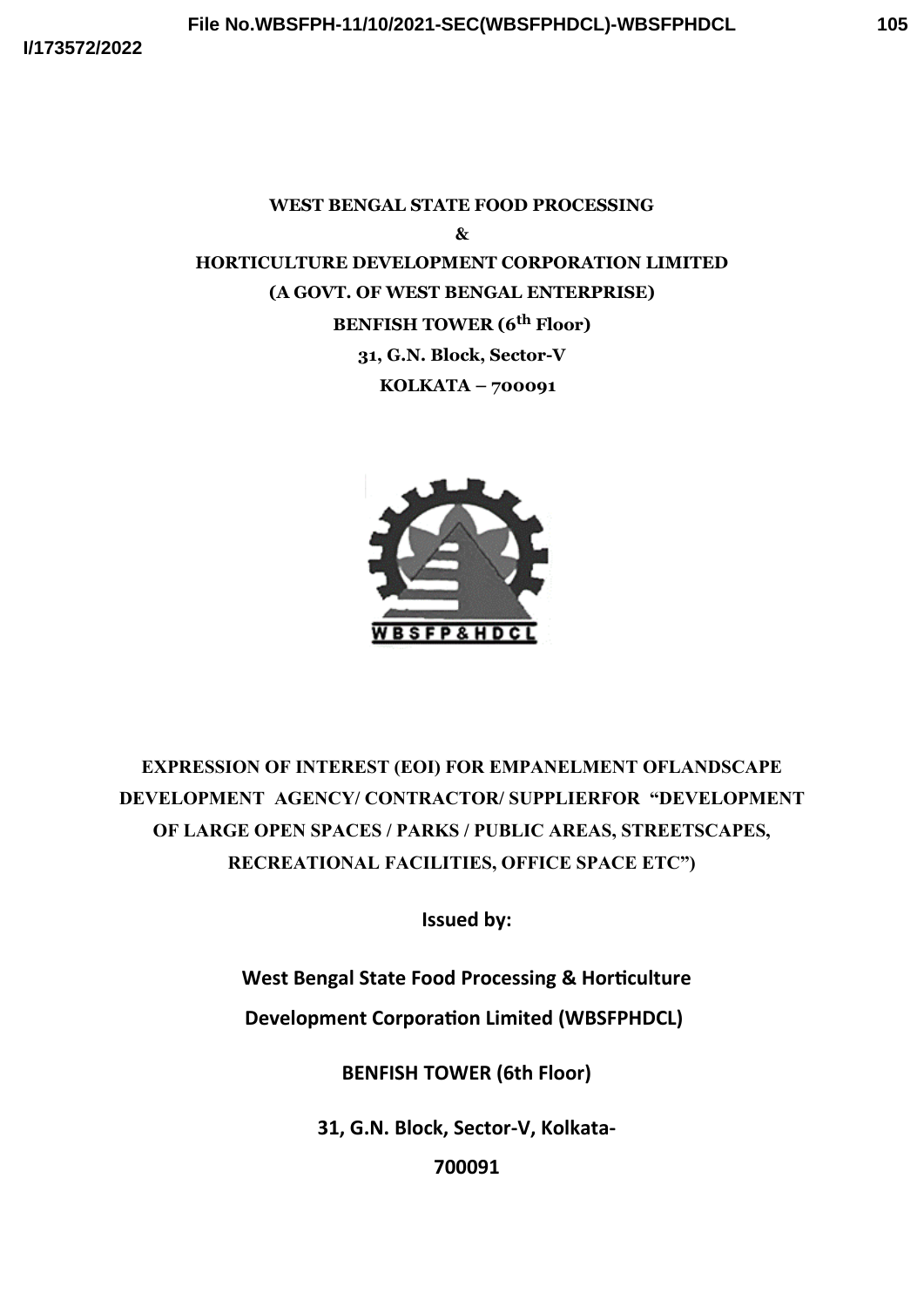# **E-mail: wbsfphdcl@gmail.com**

**EOI No.49WBSFPHDCL/1770/2021-22 DATE:23.09.2021**

# **WEST BENGAL STATE FOOD PROCESSING & HORTICULTURE DEVELOPMENT CORPORATION LIMITED (A GOVT. OF WEST BENGAL ENTERPRISE) BENFISH TOWER (6th Floor) 31, G.N. Block, Sector-V KOLKATA-700091 E-mail: wbsfphdcl@gmail.com**

**No:75/WBSFPHDCL/1770/2021-22 DATE:02/02/2022**

# **NOTICE INVITING EXPRESSION OF INTEREST (EOI)**

**(Empanelment of landscape development Agency / Contractor/ Supplier for execution of different works of Development of Large Open spaces / Parks / Public Areas, Streetscapes, Recreational facilities, Office space etc.)**

| 1. Name of Work                                                                                                    | West Bengal State Food Processing & Horticulture Development<br>Corporation Limited (WBSFPHDCL)intends to empanel<br>of<br>Landscape Development Agency / Contractor/ Supplier<br>for<br>execution of different works of Development of Large Open spaces /<br>Parks / Public Areas, Streetscapes, Recreational facilities, Office space etc. |  |
|--------------------------------------------------------------------------------------------------------------------|-----------------------------------------------------------------------------------------------------------------------------------------------------------------------------------------------------------------------------------------------------------------------------------------------------------------------------------------------|--|
| 2. Application fees                                                                                                | Vendors are requested to submit non-refundable Application Fee of<br>an amount equivalent to Rs.5,000 /-in the manner as mentioned in the<br>EOI document.                                                                                                                                                                                    |  |
| 3. Period of Work                                                                                                  | 2 (two) years                                                                                                                                                                                                                                                                                                                                 |  |
| Date of uploading of<br>EOI & other $02.02.2022$<br>$4 \frac{1001}{20}$ (online) <sup>1</sup><br>(Publishing Date) |                                                                                                                                                                                                                                                                                                                                               |  |
| Application<br>5. submission<br>date(Online)                                                                       | start[02.02.2022]                                                                                                                                                                                                                                                                                                                             |  |
| Application<br>6. Submission<br>(Online)                                                                           | closing $09.02.2022$ by 3 PM                                                                                                                                                                                                                                                                                                                  |  |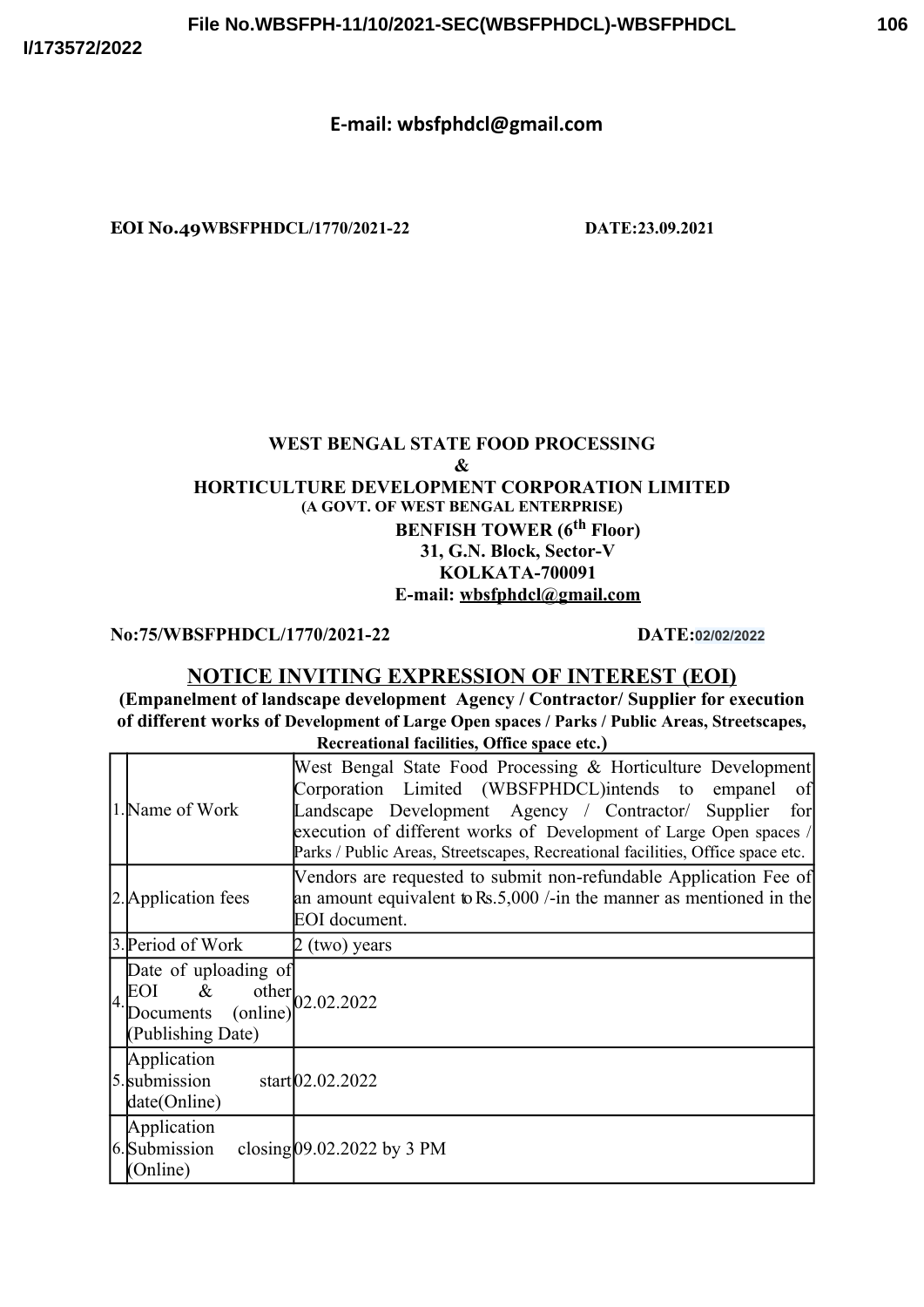| Last<br>date<br>ΟĪ<br>7. submission<br>Application | online $[09.02.2022$ by 3 PM                                                                                                                                                                                                  |
|----------------------------------------------------|-------------------------------------------------------------------------------------------------------------------------------------------------------------------------------------------------------------------------------|
| 8. Opening of 1.02.2022 at 3 PM                    |                                                                                                                                                                                                                               |
|                                                    | Some of West Bengal State Food Processing & Horticulture Development<br>of Corporation Limited,<br>office inviting tender <b>DENTIFY COLLUSTER</b><br>BENFISH TOWER (6th Floor), 31, G.N. Block, Sector-V, Kolkata-<br>700091 |

**Project details:** Applicants are advised to go through the EOI document for Project related information.

The Applicants shall submit its Application in online only.

*Note:*

- 1. WBSFPHDCL reserves the right to cancel or modify the EOI process without assigning any reason and any liability.
- 2. Further details can be seen on website https://www.ipshabengal.com, www.wbfpih.gov.in and wbtenders.gov.in

**Managing Director**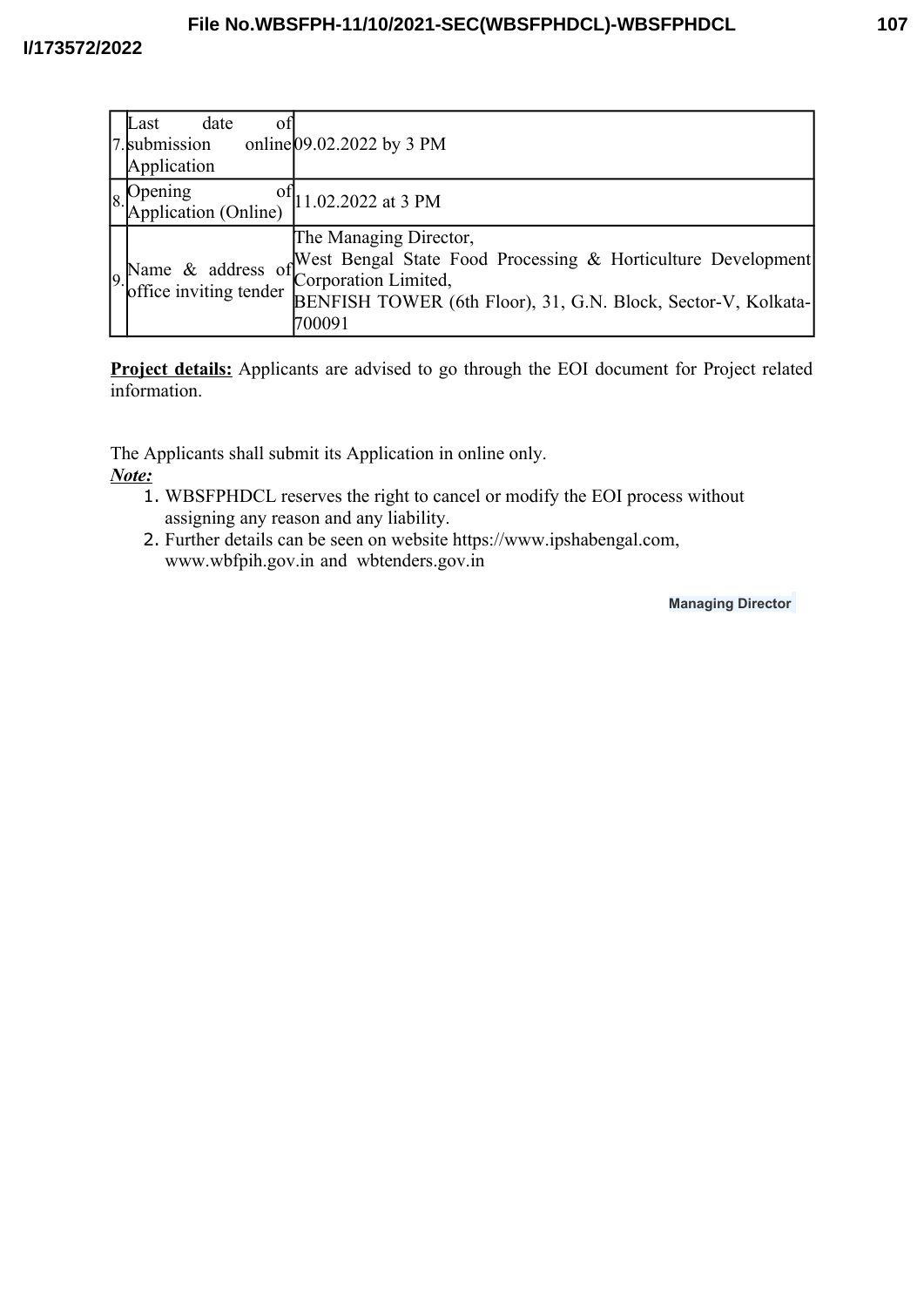# **DISCLAIMER**

- 1. The information contained in this Technical Bid document (the "EOI") or subsequently provided to interested parties (Applicants), whether verbally or in documentary or in any other form by or on behalf of West Bengal State Food Processing & Horticulture Development Corporation Limited, (hereinafter referred to as "WBSFPHDCL") or any of its employees or advisors, is provided to the Applicants on the terms and conditions set out in this EOI and such other terms and conditions subject to which such information is provided.
- 2. WBSFPHDCL has prepared this document to give interested parties background information on the Project. While WBSFPHDCL have taken due care in the preparation of the information contained herein and believe it to be accurate, neither WBSFPHDCL nor any of its authorities or agencies are not responsible for the completeness or accuracy of the information contained in this document.
- 3. The information is not intended to be exhaustive. Interested parties are required to make their own inquiries and respondents will be required to confirm in writing that they have done so and they do not rely on the information in submitting an EOI. The information is provided on the basis that it is not binding on WBSFPHDCL, any of its authorities or agencies or any of their respective officers, employees, agents or advisors. WBSFPHDCL reserves the right not to proceed with the Project or to change the configuration of the Project, to alter the timetable reflected in this document or to change the process or procedure to be applied. It also reserves the right to decline to discuss the Project further with any party expressing interest.
- 4. No reimbursement of cost of any type will be paid to persons or entities expressing interest.

| Sl. No.        | Content                                                       | Page |
|----------------|---------------------------------------------------------------|------|
|                |                                                               | No.  |
| 1.             | Background                                                    | 5    |
| 2.             | <b>Empanelment of Vendors</b>                                 | 5    |
| 3 <sub>1</sub> | <b>Calendar of Events</b>                                     | 5    |
| 4.             | Venue and Deadline for submission of Application              | 5    |
| 5.             | Scope of Work                                                 | 5    |
| 6.             | Eligibility Criteria                                          | 13   |
| 7.             | Documents (Online Submission) to be submitted by Applicant    | 13   |
| 8.             | EOI (Application for Empanelment) Submission by the Applicant | 13   |
| 9.             | <b>Empanelment Procedure</b>                                  | 14   |
| 10.            | Notification of Empanelment                                   | 14   |
|                |                                                               |      |
| 11.            | Terms & Conditions                                            | 14   |
|                |                                                               |      |
| 12.            | Annexure – I Format of Undertaking                            | 17   |
|                |                                                               |      |
| 13.            | Annexure II – Applicant's Profile                             | 18   |

# **Table of Content**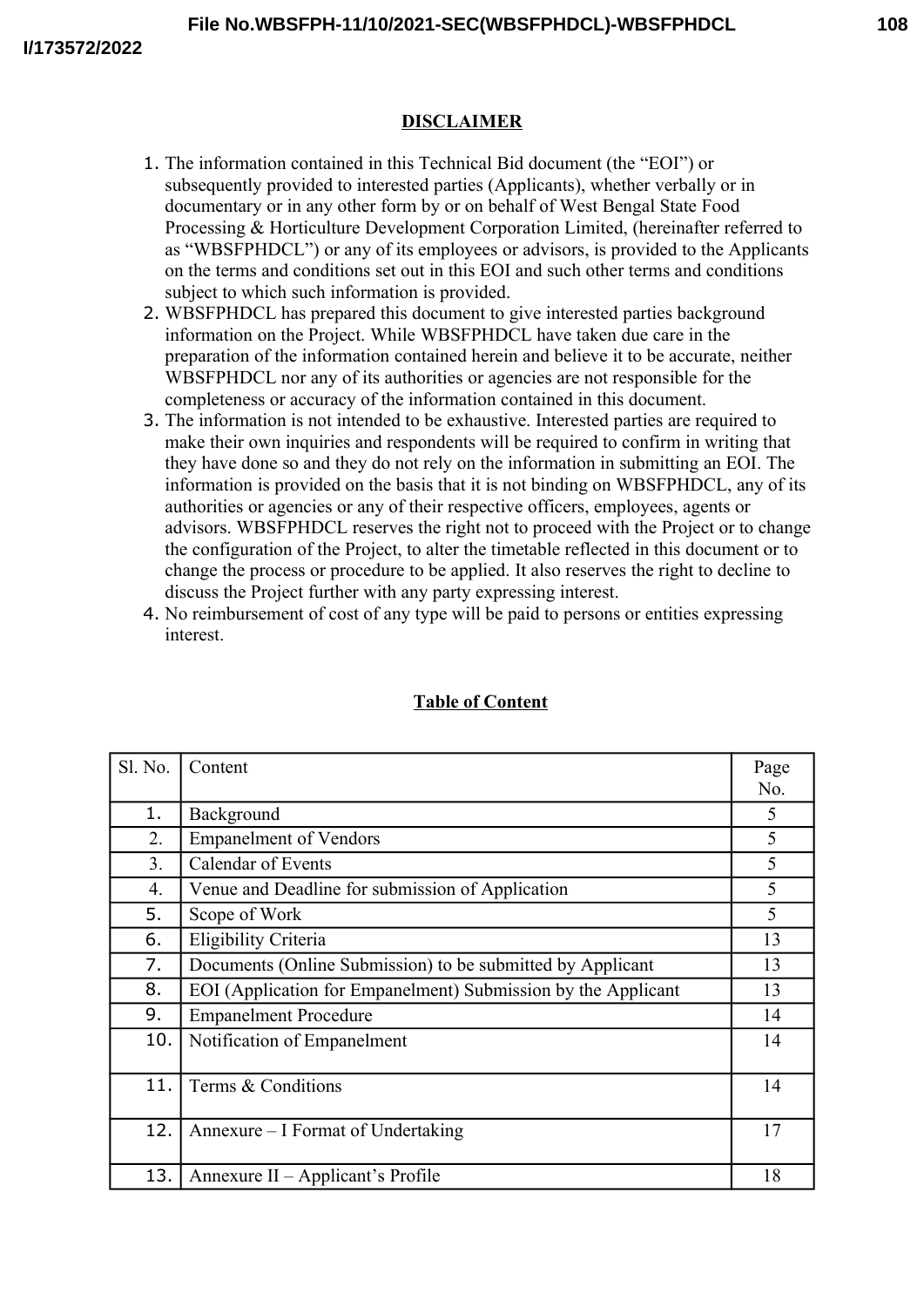# **File No.WBSFPH-11/10/2021-SEC(WBSFPHDCL)-WBSFPHDCL**

| 14. | Annexure III-Applicant's Experience                                                    | 19 |
|-----|----------------------------------------------------------------------------------------|----|
| 15. | Annexure IV: Self Declaration on Blacklisting                                          | 20 |
| 16. | Annexure V: Format of Power Of Attorney for Authorizing Signatory<br>of the Applicants | 21 |
| 17. | Appendix $1$ – General Guidelines for E-Bidding                                        | 22 |
| 18. | Appendix 2 – Draft Form of Agreement                                                   | 23 |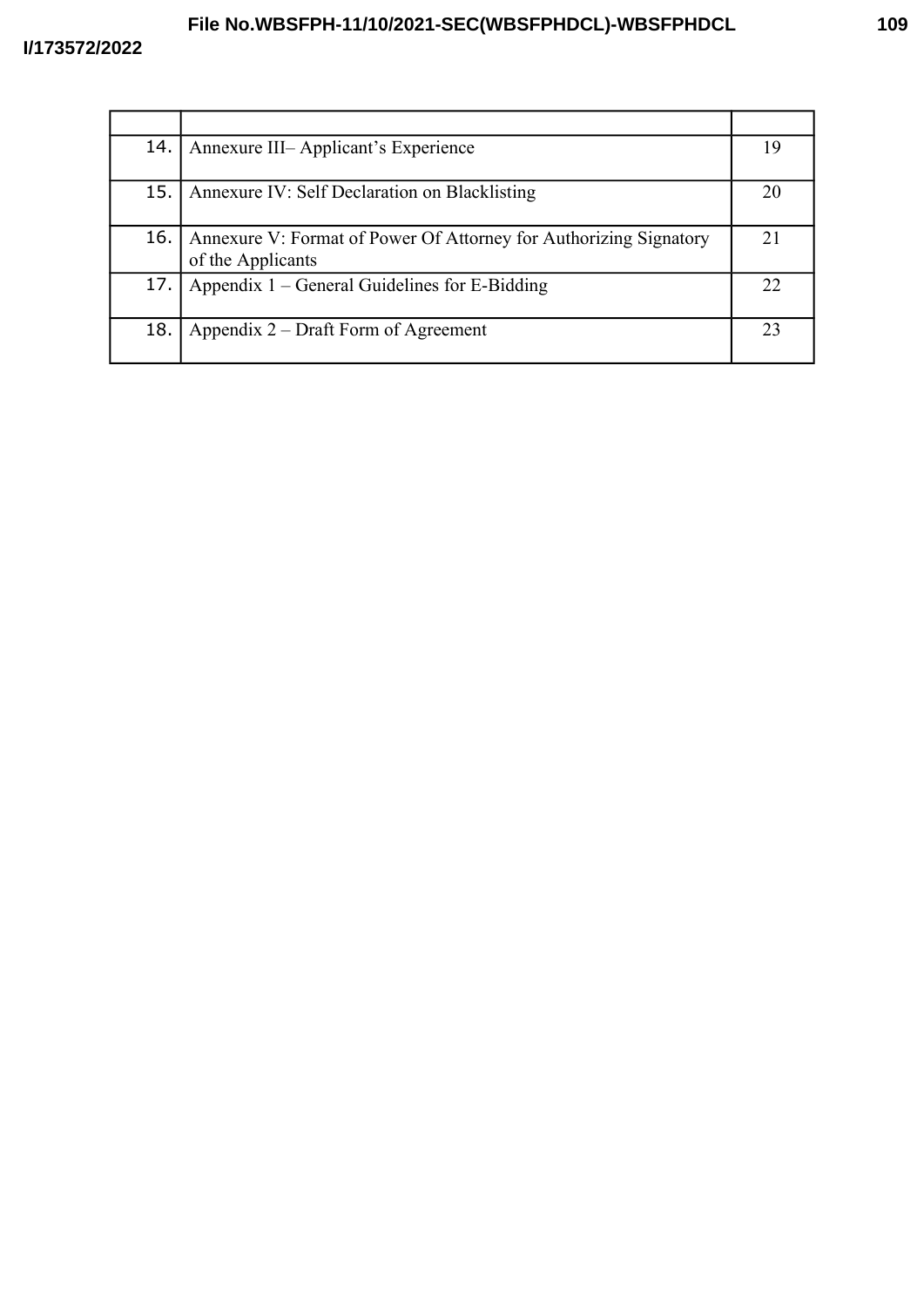# **EOI - Empanelment of Vendors/Agencies**

## 1. Background

The West Bengal State Food Processing & Horticulture Development Corporation Limited (WBSFPHDCL) (hereinafter also referred to as the "Corporation") registered under Companies Act 1956 & under the administrative control of Dept. of FPI & H, Govt. of West Bengal engaged in production & marketing of different fruit plants, agri-inputs, implements etc. The corporation has also undertaken various projects under MGNREGA in different districts of West Bengal as PIA.

### 2. Empanelment of Agency

WBSFPHDCL Invites applications for empanelment of Agency for execution of Development of Large Open spaces / Parks / Public Areas, Streetscapes, Recreational facilities, Office space etc.

Interested Applicants can submit their Application only through electronic means, as per guidelines provided in Appendix 1.

| SI.<br>No. | <b>Particulars</b>                                                         | Date &<br>Time               |
|------------|----------------------------------------------------------------------------|------------------------------|
| 1.         | Date of uploading of EOI $&$ other Documents (online)<br>(Publishing Date) | 02.02.2022                   |
| 2.         | Application submission start date (On line)                                | 02.02.2022                   |
| 3.         | Application Submission closing (On line)                                   | 09.02.2022 by 3<br><b>PM</b> |
| 4.         | Opening of Application (Online)                                            | 11.02.2022 at 3<br><b>PM</b> |

#### 3. **Calendar of Events**

# 4. **Venue and Deadline for submission of Application**

4.1. The Agencies are requested to submit the details as per the prescribed format along with the non- refundable amount of Rs. 5,000- towards processing fee are to be deposited in favour of West Bengal State Food Processing & Horticulture Development Corporation Limited through ICICI Payment Gateway failing which the tender will be treated as informal.

# 5. **SCOPE OF WORK**

**5.1 PLANTATION WORKS:** Following are the Scope of Work for the Agency:

**A.** Landscape design: - The Agency may require designing the scope for landscaping as per instruction from the Corporation.

| IL             | <b>Tree plantations</b>       |                                                                         |
|----------------|-------------------------------|-------------------------------------------------------------------------|
|                | <b>Si. Terms of Reference</b> | <b>Instructions and Procedures</b>                                      |
| lno            |                               |                                                                         |
| A              | <b>Supply of Trees</b>        |                                                                         |
| $\blacksquare$ | <b>Physical conditions</b>    | All plant materials shall be healthy, sound, vigorous with good foliage |
|                |                               | Plants supplied shall be conforming to the names listed on the plant    |
|                |                               | list. No plant materials will be accepted if branches are damaged or    |
|                |                               | broken. All material must be protected from the sun and weather until   |
|                |                               | planted.                                                                |
| 12             | <b>Health of Trees</b>        | All plant materials shall be free from plant diseases, insect pests, or |

**B.** Plantation work :- Supply of saplings of specification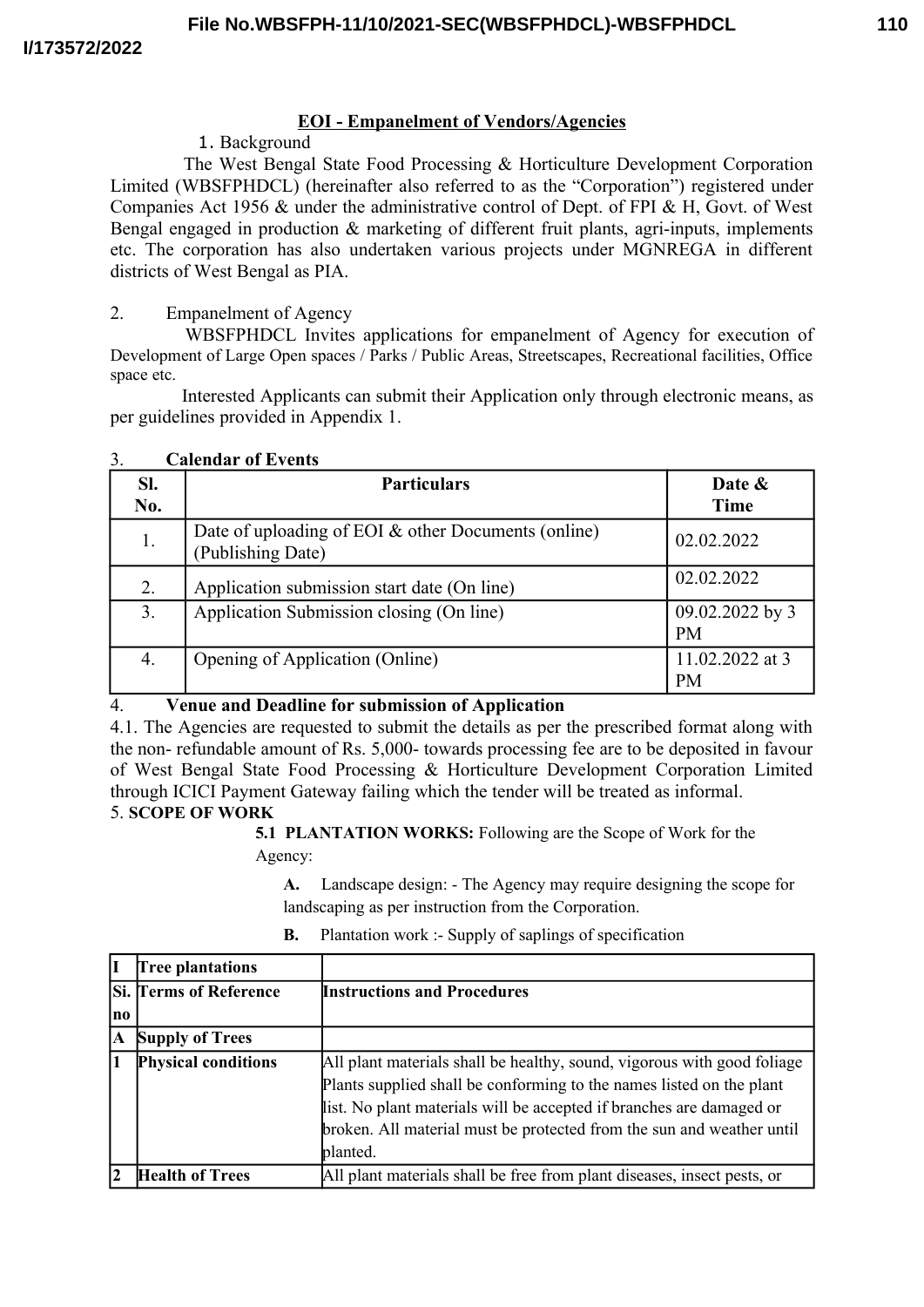|                 |                               | their eggs, and shall have healthy well-developed root systems. Plant     |
|-----------------|-------------------------------|---------------------------------------------------------------------------|
|                 |                               | material shall be well formed and shaped true to type and free from       |
|                 |                               | disease, insect and defect such as knots, windburn, sun-cold, injuries,   |
|                 |                               | abrasion or disfigurement.                                                |
| $\vert 3 \vert$ | <b>Specification of Trees</b> | In no case, plants other than those with specification in terms of        |
|                 |                               | species/ variety height, girth& foliage as mentioned as provided by the   |
|                 |                               | Corporation shall be acceptable for plantation works.                     |
|                 |                               | In case of non-availability of the particular species or the planting     |
|                 |                               | material, the alternate species or lower specification as the case may be |
|                 |                               | shall have to be approved by site-in charge in special case after due     |
|                 |                               | confirmation of the landscape consultant.                                 |
| B               | <b>Planting of Trees</b>      |                                                                           |
|                 | Pit Size                      | Minimum Pit Size for all trees should be of the size                      |
|                 |                               | 1m X 1m X1.2m. In case of larger trees pit size should be of 1.2m         |
|                 |                               | $X1.2 \text{ m} X 1.5 \text{m}$                                           |
|                 | <b>Soil Preparation-</b>      | The soil shall be essentially good earth mixed with 1/3rd of              |
|                 | <b>Preparation of tree</b>    | decomposed farmyard manure or vermicompost along with additives           |
|                 | pits:                         | like Gypsum, sulphur , Zinc Sulphide, (ZnS) etc. to maintain ph-value     |
|                 |                               | of the soil between 7 - 7.5.                                              |
|                 | <b>Planting of trees</b>      | Planting of trees and stacking / propping to protect the trees from wind  |
|                 |                               | and irrigation on need basis. Maintain the tree basins - free of weeds by |
|                 |                               | regular hoeing.                                                           |
|                 |                               | Planting the tree with root ball in the pit (tin grown / poly bag grown)  |
|                 |                               | after removing carefully and without disturbing the root. Pressing the    |
|                 |                               | soil firmly around the tree planted. Preparing the basin around the tree  |
|                 |                               | and watering after staking and tying. The plant should be well            |
|                 |                               | maintained, disease free, well trimmed at the time of handing over. In    |
|                 |                               | case of death of the plant the contractor need to replace the same with   |
|                 |                               | equally well grown healthy plant.                                         |
|                 | <b>Stacking / Propping</b>    | To ensure protection from winds-staking/ propping it with bamboo          |
|                 |                               | tripod using jute string. In all condition, tree should                   |
|                 |                               | erect. The staking should have anti-termite treatment.                    |
|                 | Fertilizers / organic solid   | All the planting materials shall be periodically examined for termite     |
|                 | manures and liquid            | attacks or plant diseases and appropriate measure (application of liquid  |
|                 | manures, spray bio            | manures/ growth regulators/ pesticides as per need, weeding regularly     |
|                 | insecticides, parasites,      | so as to keep the plant healthy all the time) shall be undertaken for     |
|                 | predators                     | entire period of the contract. Required at the time of plantation and     |
|                 |                               | entire period of maintenance.                                             |
|                 | Watering                      | Making basin around Trees (1mtr dia clear space) and maintaining          |
|                 | Arrangement                   | Tools and Tackles/Hose-pipes, tractor mounted Water Tankers or as         |
|                 |                               | required in sense all arrangement for water distribution and watering     |
|                 |                               | equipment/manpower to be managed by the contractor for watering the       |
|                 |                               | trees;                                                                    |
| $\mathbf C$     | <b>Handing Over of Trees</b>  |                                                                           |
|                 | Name Plate for Trees          | All trees planting should have weather-proof name tag with name of        |
|                 |                               |                                                                           |
|                 |                               | the relevant species and well placed on trees with good visual            |
|                 |                               | characteristics. In case of row plantation of similar species, the same   |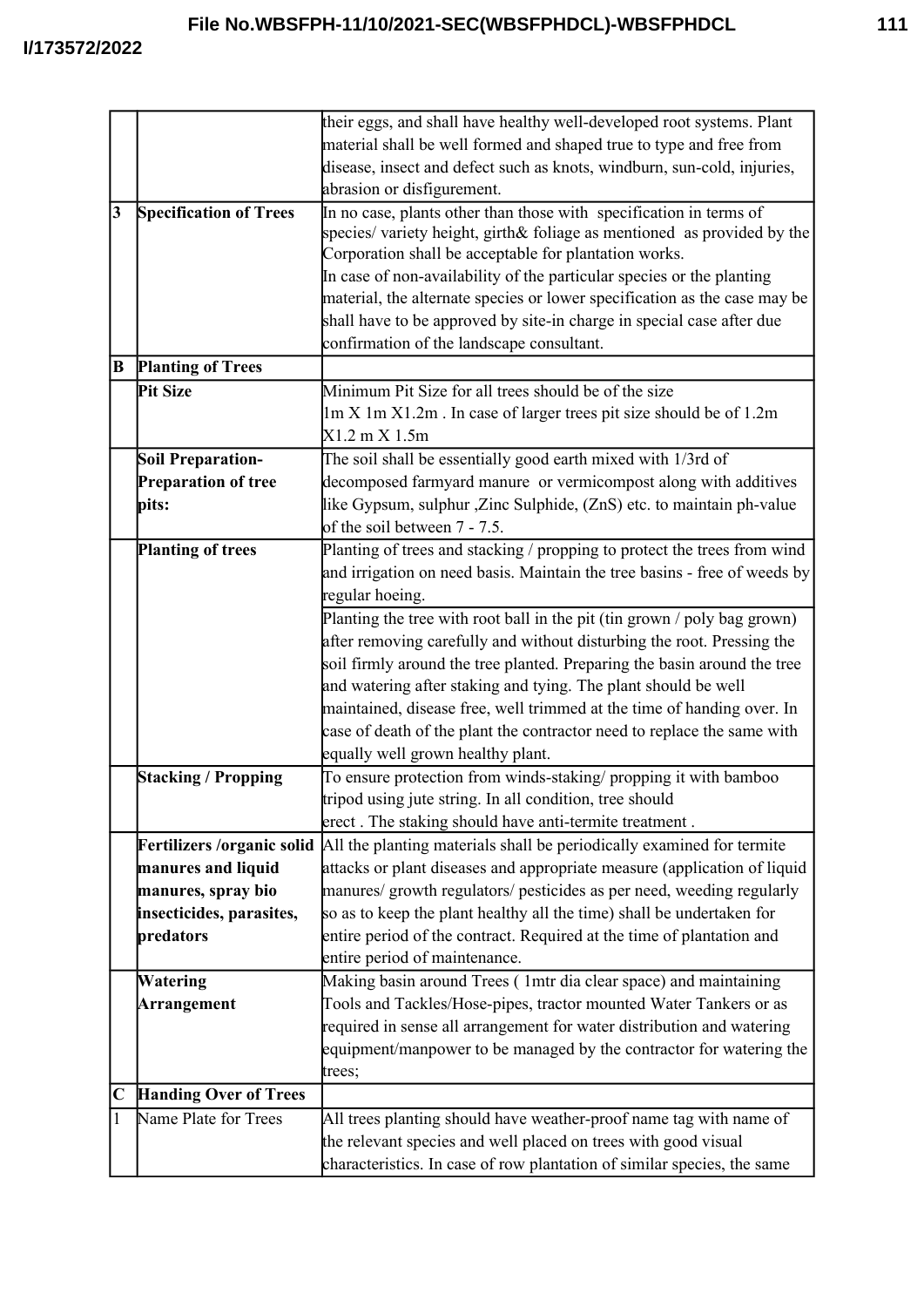|             |                                            | can be repeated at definite intervals say on every fifth tree from the    |
|-------------|--------------------------------------------|---------------------------------------------------------------------------|
|             |                                            | start.                                                                    |
| D           | <b>Maintenance of Trees</b>                |                                                                           |
| 1           | Maintenance of Trees                       | Apart from the essential watering of the plants, Nurture the trees with   |
|             |                                            | organic solid manures and liquid manures, spray bio insecticides,         |
|             |                                            | parasites, predators to protect the trees from pest and disease. Amend    |
|             |                                            | the soil on regular basis with proper soil amendments to keep the pH      |
|             |                                            | level between 7 - 7.5 after completion of (12)Twelve month                |
|             |                                            | maintenance period the plants should be maintained by regular             |
|             |                                            | watering, weeding, replacing dead plants, applying pesticides, Use of     |
|             |                                            | plant physical protection measures etc. so as to grow them vigorously.    |
|             |                                            | Newly Planted should be maintained by 1) Watering every alternate         |
|             |                                            | days @ 20 ltrs/watering cycle 2) Applying FYM                             |
|             |                                            | $@10$ kg/ tree/ annum 4) Trimming, pruning as & when required under       |
|             |                                            | guidance of the site-in-charge etc.3) The Trees should have proper        |
|             |                                            | staking so as the tree should stand erect till the Tree settles with no   |
|             |                                            | possibility of bending.                                                   |
| $\mathbf I$ | <b>Shrubs Plantations</b>                  |                                                                           |
| A           | Supply of Shrubs, Cree pers, Ground Covers |                                                                           |
|             | Health of                                  | Plant material shall be well formed and shaped true to type and free      |
|             | Shrubs/Ground                              | from disease, insect and defect such as knots, windburn, sun-cold,        |
|             | Cover/Creepers etc.                        | injuries, abrasion or disfigurement.                                      |
|             | Physical Condition                         | All plant materials shall be healthy, sound, vigorous with good foliage,  |
|             |                                            | and free from plant diseases, insect pests, or their eggs, and shall have |
|             |                                            | healthy well-developed root systems. Plants supplied shall be             |
|             |                                            | conforming to the names listed on the plant list. No plant materials will |
|             |                                            | be accepted if branches are damaged or broken. All material must be       |
|             |                                            | protected from the sun and weather until planted.                         |
|             | Specification of                           | The species should be in appropriate specification in terms of            |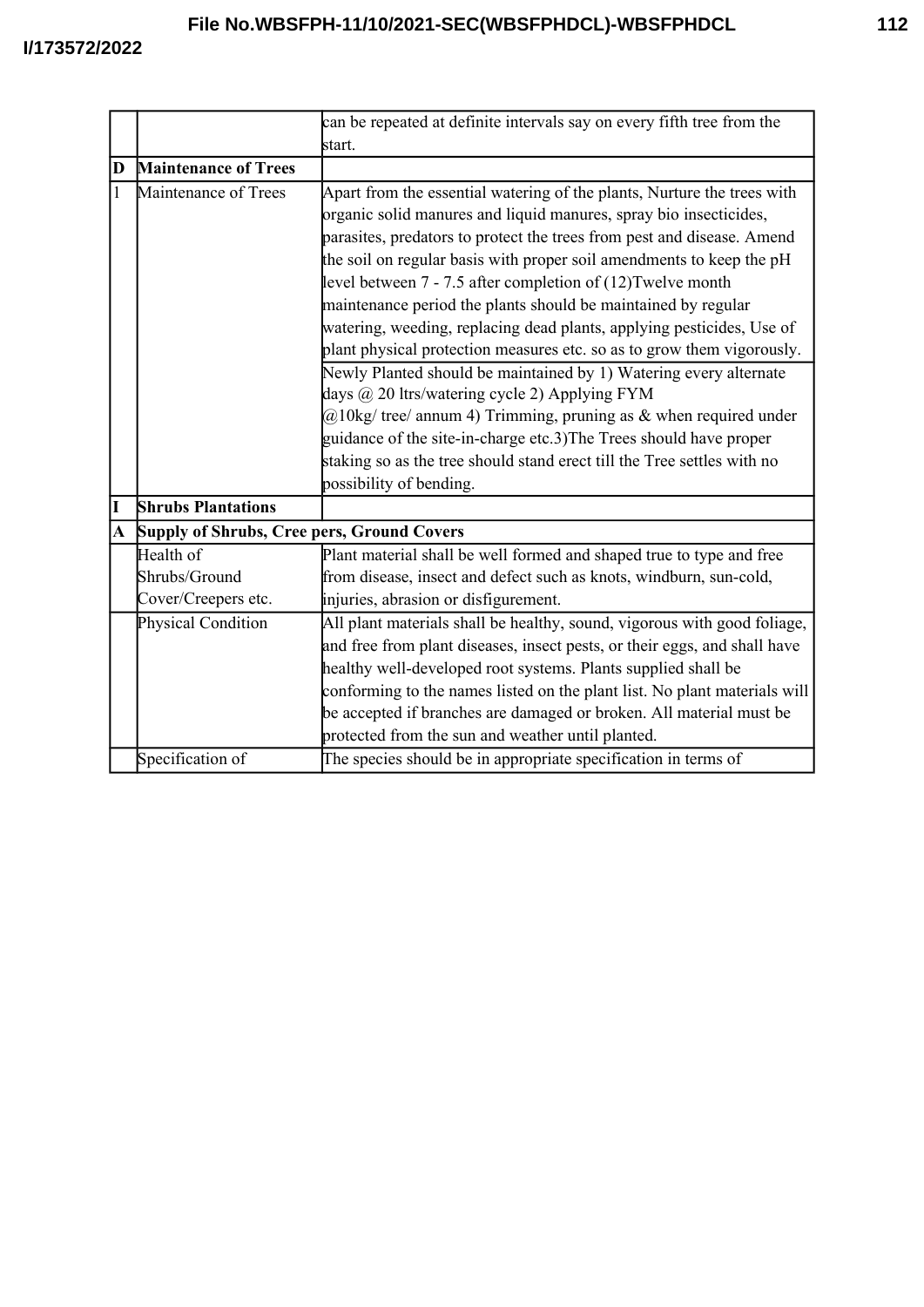| Shrubs                                               | height& Foliage as provided by the Corporation, Species below specification<br>shall be liable for deduction of the item rate as agreed upon. |  |
|------------------------------------------------------|-----------------------------------------------------------------------------------------------------------------------------------------------|--|
| <b>B Planting of Shrubs, Creepers, Ground Covers</b> |                                                                                                                                               |  |
| <b>Bed Sizes</b>                                     | As per the specification and depth should be minimum 300 mm deep exclusive                                                                    |  |
|                                                      | of the top 50mm where top edge is defined for watering and flooding. The                                                                      |  |
|                                                      | plantation bed shall be the basis of all billing purpose including maintenance                                                                |  |
|                                                      | charges to be paid to the contractor                                                                                                          |  |
| <b>Soil Preparation</b>                              | Preparation of soil for grass, ground cover, edges, shrubs and flowerbeds:                                                                    |  |
|                                                      | Then prepare the same soil with 2-3" thick layer of well decomposed, weed                                                                     |  |
|                                                      |                                                                                                                                               |  |
|                                                      | free farm yard manure or vermicompost. Treat the soil with chloriphyriphos /                                                                  |  |
|                                                      | Lindane / Neem cake depends upon the infestation of soil borne pests. Treat                                                                   |  |
|                                                      | the soil with proper herbicide to control the weeds only on need basis. Finally                                                               |  |
|                                                      | level the soil as per the drawing or planting details.                                                                                        |  |
| Planting                                             | Preparation of pits for shrubs, creepers and hedges : The bed shall be                                                                        |  |
|                                                      | prepared with good earth mixed with 1/3rd quantity of decomposed farmyard                                                                     |  |
|                                                      | manure along with a sapling of shrubs, ground covers etc. as per design plant                                                                 |  |
|                                                      | spacing – 30-60 cm. maintaining (application of liquid manures/growth                                                                         |  |
|                                                      | regulators/ pesticides as per need, weeding regularly so as to keep the plant                                                                 |  |
|                                                      | healthy all the time) it for a period of 12 Months days from the date of virtual                                                              |  |
|                                                      | completion of development work                                                                                                                |  |
|                                                      | Planting shrub/ground cover-Planting of shrub in the bed prepared earlier by                                                                  |  |
|                                                      | filling garden soil and manure (67:33 ratio). Planting the shrub with root ball in                                                            |  |
|                                                      | the pit (tin grown / poly bag grown) after removing carefully and without                                                                     |  |
|                                                      | disturbing the root. Pressing the soil firmly around the tree / shrub planted.                                                                |  |
|                                                      | Preparing the bed around the shrub and watering after staking and tying.                                                                      |  |
|                                                      | Maintenance of shrub/ground cover up to 12(Twelve)months by regular                                                                           |  |
|                                                      | watering and attending the intercultivation practices such as weeding, racking,                                                               |  |
|                                                      | watering gap filling, free of weeds by regular hoeing. etc. The plant should be                                                               |  |
|                                                      | well maintained, disease free, well trimmed at the time of handing over. In                                                                   |  |
|                                                      | case of death of the plant the contractor need to replace the same with equally                                                               |  |
|                                                      | well grown healthy plant. Nurture the shrubs/ground cover with organic solid                                                                  |  |
|                                                      | manures and liquid manures, spray bio-insecticides, parasites, predators to                                                                   |  |
|                                                      | protect the trees from pest and disease. Amend the soil on regular basis with                                                                 |  |
|                                                      | proper soil amendments to keep the pH level between 7 - 7.5.                                                                                  |  |
|                                                      | Planting hedges / edges - Planting of hedge / edge in the ground prepared                                                                     |  |
|                                                      | earlier by filling garden soil and manure Preparing a pit of require size (for                                                                |  |
|                                                      | accommodating the root ball of plant) Planting the plants in 2/3 rows (as per                                                                 |  |
|                                                      | instructions) at specified distance with root ball removed carefully and without                                                              |  |
|                                                      | disturbing the root ball from poly bag. Pressing the soil firmly around the plant                                                             |  |
|                                                      | Preparing the basin for watering. Maintain hedge / edge up to two months by                                                                   |  |
|                                                      | regular watering and attending the inter-cultivation practices such as weeding,                                                               |  |
|                                                      | raking, gap filling, trimming and pruning etc. The hedge / edge should be well                                                                |  |
|                                                      | maintained, disease free, well trimmed at the time of handing over. In case of                                                                |  |
|                                                      | death of the plant the contractor need to replace the same with equally well                                                                  |  |
|                                                      | grown healthy plant.                                                                                                                          |  |
|                                                      | Planting Ground cover - Planting of ground cover plants in the ground                                                                         |  |
|                                                      | prepared earlier by filling garden soil and manure. Preparing a pit of require                                                                |  |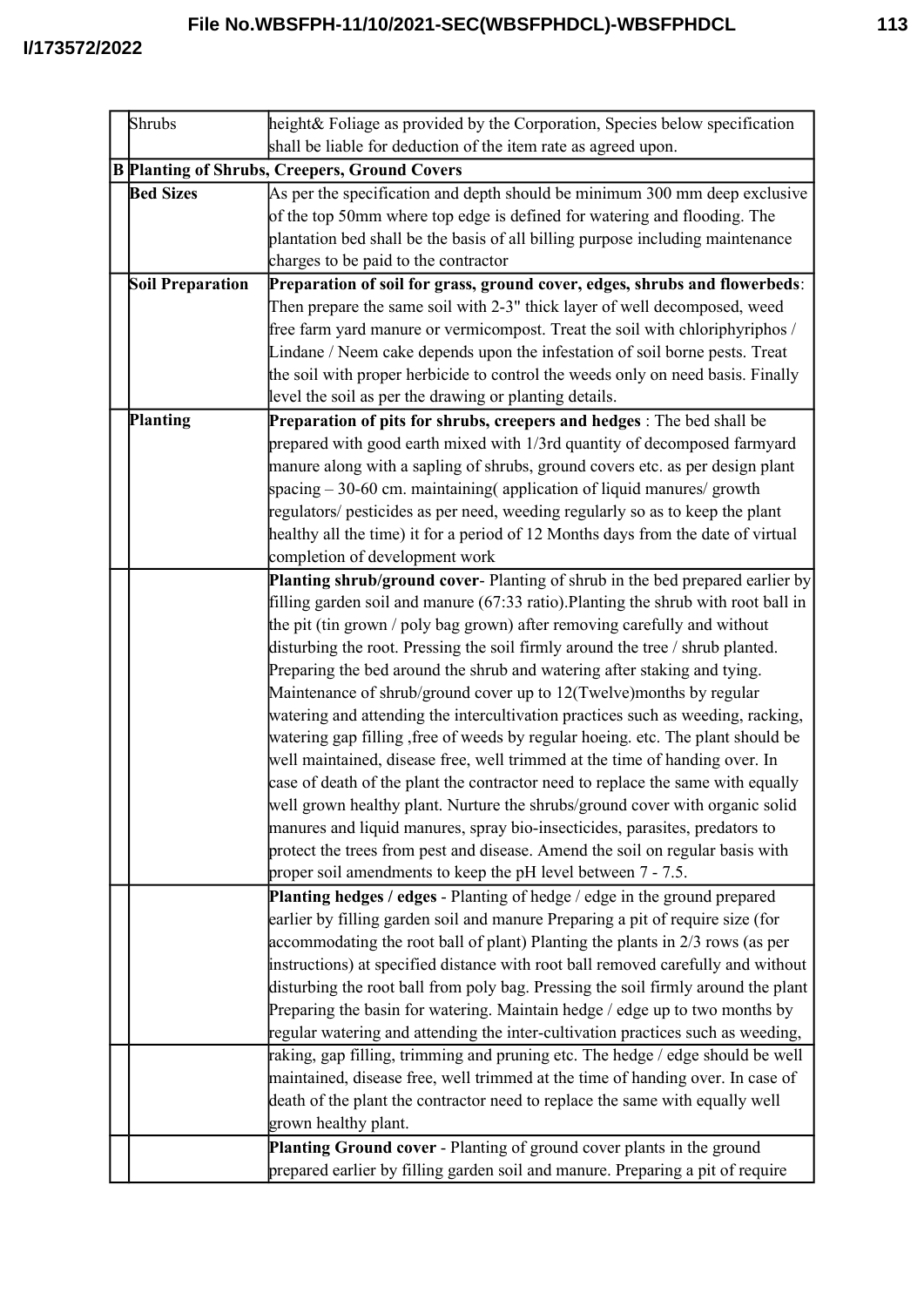|                            | size in the ground. Planting the ground cover plant root ball at nine inches<br>apart in the pit after removing carefully and without disturbing the root ball.<br>Pressing the soil firmly around the plant Preparing the basin around the plant<br>watering. Maintenance of ground cover up to two month by regular watering<br>and attending the inter cultivation practices such as weeding, raking, gap<br>filling, trimming and pruning etc. The ground cover should be well maintained,<br>disease free, well trimmed at the time of handing over. In case of death of the<br>plant the contractor need to replace the same with equally well grown healthy<br>plant. |
|----------------------------|------------------------------------------------------------------------------------------------------------------------------------------------------------------------------------------------------------------------------------------------------------------------------------------------------------------------------------------------------------------------------------------------------------------------------------------------------------------------------------------------------------------------------------------------------------------------------------------------------------------------------------------------------------------------------|
| Fertilizers /organic       | Required at the time of Plantation and entire period of maintenance                                                                                                                                                                                                                                                                                                                                                                                                                                                                                                                                                                                                          |
| solid manures and          |                                                                                                                                                                                                                                                                                                                                                                                                                                                                                                                                                                                                                                                                              |
| liquid manures,            |                                                                                                                                                                                                                                                                                                                                                                                                                                                                                                                                                                                                                                                                              |
| spray bio                  |                                                                                                                                                                                                                                                                                                                                                                                                                                                                                                                                                                                                                                                                              |
| insecticides,              |                                                                                                                                                                                                                                                                                                                                                                                                                                                                                                                                                                                                                                                                              |
| parasites, predators       |                                                                                                                                                                                                                                                                                                                                                                                                                                                                                                                                                                                                                                                                              |
| Watering                   | Tools and Tackles/Hose-pipes, tractor mounted Water Tankers or as required                                                                                                                                                                                                                                                                                                                                                                                                                                                                                                                                                                                                   |
| Requirements               | to be managed by the Contractor for watering the trees;                                                                                                                                                                                                                                                                                                                                                                                                                                                                                                                                                                                                                      |
| C Handing Over of          |                                                                                                                                                                                                                                                                                                                                                                                                                                                                                                                                                                                                                                                                              |
| Shrubs                     |                                                                                                                                                                                                                                                                                                                                                                                                                                                                                                                                                                                                                                                                              |
| Date of Handing            | The Shrubs planting should be done in the selected stretch as released                                                                                                                                                                                                                                                                                                                                                                                                                                                                                                                                                                                                       |
| Over                       | complete /partial scope of work                                                                                                                                                                                                                                                                                                                                                                                                                                                                                                                                                                                                                                              |
| Name Plate for             | The Shrubs planting shall be provided with weather-proof name plate to                                                                                                                                                                                                                                                                                                                                                                                                                                                                                                                                                                                                       |
| Shrubs                     | specify the type of shrubs planted as per the bed and in case of longer beds at                                                                                                                                                                                                                                                                                                                                                                                                                                                                                                                                                                                              |
|                            | appropriate intervals so that the same can be identified at distant observations                                                                                                                                                                                                                                                                                                                                                                                                                                                                                                                                                                                             |
| <b>A</b> Creation of Lawns |                                                                                                                                                                                                                                                                                                                                                                                                                                                                                                                                                                                                                                                                              |
|                            | Plant material shall be well formed and shaped true to type and free from                                                                                                                                                                                                                                                                                                                                                                                                                                                                                                                                                                                                    |
|                            | disease, insect and defect such as knots, windburn, sun cold, injuries, abrasion                                                                                                                                                                                                                                                                                                                                                                                                                                                                                                                                                                                             |
|                            | or disfigurement.                                                                                                                                                                                                                                                                                                                                                                                                                                                                                                                                                                                                                                                            |
|                            | Supply and planting of lawn: Planting of lawn grass as per drawing without<br>disturbing the desired gradient and level, maintaining (forking, mowing,<br>weeding, fertilizer application) it for a period of 12 Months of completion of<br>virtual completion (No irrigation system provided, however water is available<br>free of cost). Contractor has to make his own arrangement for water<br>distribution)                                                                                                                                                                                                                                                            |
| Specification of           | Supply and Laying of carpet lawn as per drawing without disturbing the                                                                                                                                                                                                                                                                                                                                                                                                                                                                                                                                                                                                       |
| Lawns                      | desired gradient and level, maintaining (forking, mowing, weeding, fertilizer                                                                                                                                                                                                                                                                                                                                                                                                                                                                                                                                                                                                |
|                            | application) it for a period of 12 Months of virtual completion of development                                                                                                                                                                                                                                                                                                                                                                                                                                                                                                                                                                                               |
|                            | work(No irrigation system provided, however water is available free of                                                                                                                                                                                                                                                                                                                                                                                                                                                                                                                                                                                                       |
|                            | cost). Contractor has to make his own arrangement for water distribution)                                                                                                                                                                                                                                                                                                                                                                                                                                                                                                                                                                                                    |
| <b>B</b> Preparation of    |                                                                                                                                                                                                                                                                                                                                                                                                                                                                                                                                                                                                                                                                              |
| Lawns                      |                                                                                                                                                                                                                                                                                                                                                                                                                                                                                                                                                                                                                                                                              |
| Soil Preparation           | Top 200 mm depth: The soil shall be essentially good Earth mixed with 1/3rd                                                                                                                                                                                                                                                                                                                                                                                                                                                                                                                                                                                                  |
|                            | of decomposed farmyard manure along with additives like Gypsum, sulphur                                                                                                                                                                                                                                                                                                                                                                                                                                                                                                                                                                                                      |
|                            | etc to maintain ph-value of the soil between 7 - 7.5.                                                                                                                                                                                                                                                                                                                                                                                                                                                                                                                                                                                                                        |
| Planting                   | Dibbling of grass: Fine level the soil, apply thin layer of sand, vermicompost                                                                                                                                                                                                                                                                                                                                                                                                                                                                                                                                                                                               |
|                            | and Neemcake mixture of 1" thickness and dibble the grass at 3" distance. Roll                                                                                                                                                                                                                                                                                                                                                                                                                                                                                                                                                                                               |
|                            | the lawn after planting. Irrigate the lawn regularly. Remove weeds on                                                                                                                                                                                                                                                                                                                                                                                                                                                                                                                                                                                                        |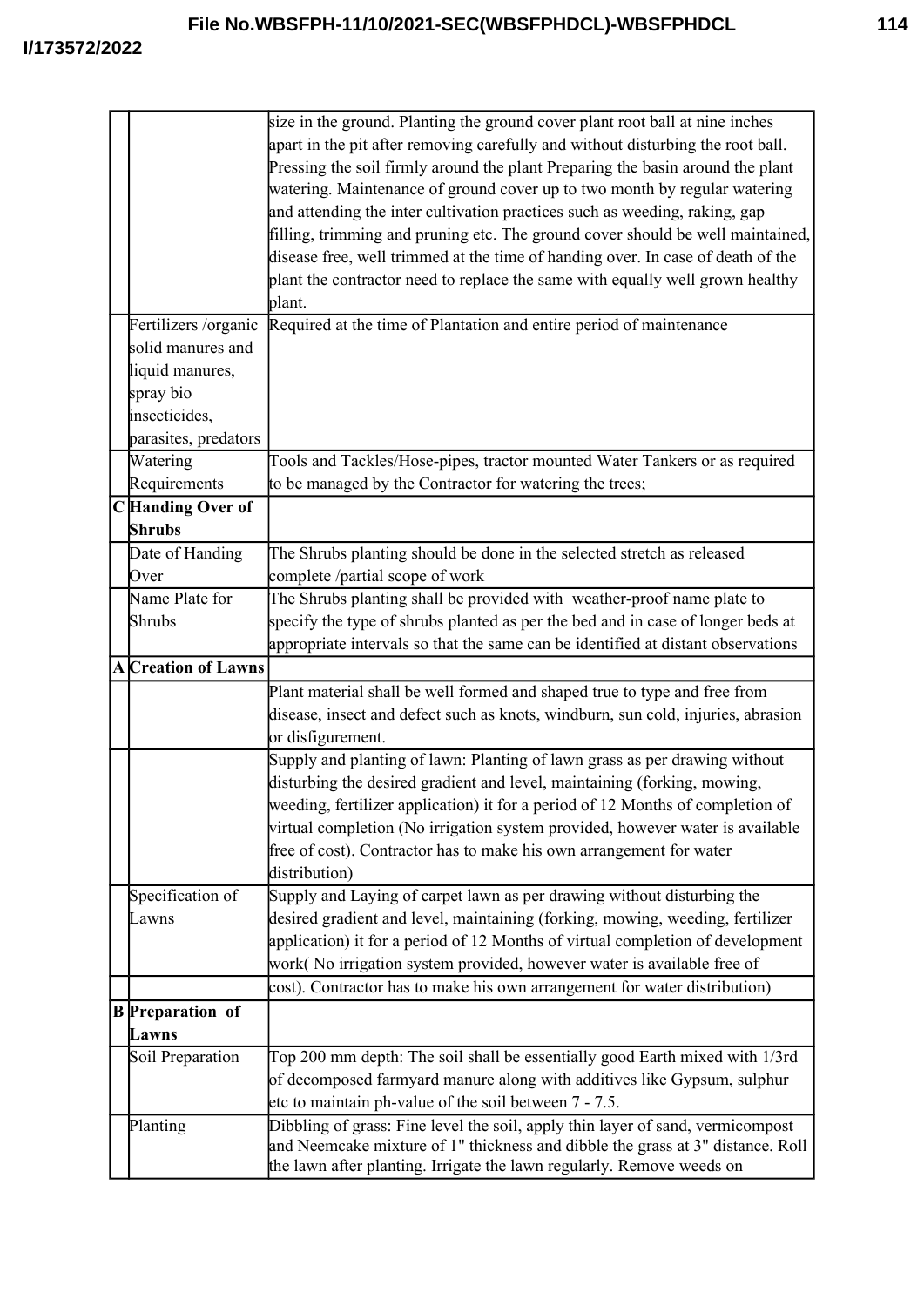|                       | periodical basis. Nurture the lawn with organic, bio-insecticides, parasites,   |
|-----------------------|---------------------------------------------------------------------------------|
|                       | predators to protect the lawn from pest and disease. Mow the lawn regularly     |
|                       | and maintain the grass at 50 mm $(2")$ height. Trim all the edges after mowing; |
|                       | keep the edges with trees, shrubbery and flower beds clean.                     |
|                       | The Carpet Grass would be brought in Rolled carpet form in healthy condition    |
|                       | and shall be placed on the already prepared surface and Light roller should be  |
|                       | used for setting of the edges for a smooth carpet lawn. The watering of the     |
|                       | lawn should be sufficient for thriving of the lawn to grow then vigorously      |
| Fertilizers / organic | Required at the time of Plantation                                              |
| solid manures and     |                                                                                 |
| liquid manures,       |                                                                                 |
| spray bio             |                                                                                 |
| insecticides,         |                                                                                 |
| parasites, predators  |                                                                                 |
| Watering              | Tools and Tackles/Hose-pipes, tractor mounted Water Tankers or as required      |
| Requirements          | to be managed by the Contractor for watering the trees;                         |
| C Handing Over of     | The lawn areas should be considered fit for handing over once the lawns have    |
| Lawns                 | settled and the surface starts showing the lawn effect.                         |

#### **5.2 REQUIREMENT OF SOIL PREPARATION, PLANTING AND MAINTENANCE MATERIALS 5.2.1 Soil Conditioner**

Soil Conditioner shall be Peat Moss, organic compost, vermicompost, composted rice hulls or other approved fibrous organic matter suitable for mixing with topsoil to make a friable growing medium for plants. It shall be resistant to rapid decay, free from soluble salts (below 900ppm), pH 6-7, free from large lumps or debris. Coco-Peat will not be accepted.

A sample shall be submitted to and approved by the horticulturist prior to application.

## **5.2.2 Organic Compost**

Organic compost shall be an organic vegetable compost produced thorough a horticultural or industrial composting process. Compost is to be clean, decomposed, smell free, and free of any debris, refuse, clay or visible fungus. A sample and test data is to be submitted for approval before use. All compost is to be sterilized before being packed for transport. Any odorous materials delivered to site will be rejected. Any vermin resulting from use of organic compost will have to be controlled by the Landscape Contractor within 12 hours.

## **5.2.3 Peat Moss**

Peat Moss shall be fibrous fresh water peat from vegetable fibre. Peat will have a pH of 5.8 – 6.5 and shall be free of soluble salts greater than 900 ppm ; Peat shall be free of lumps, sticks or stones greater than 5mm.

**5.2.4 Composted Rice Husk**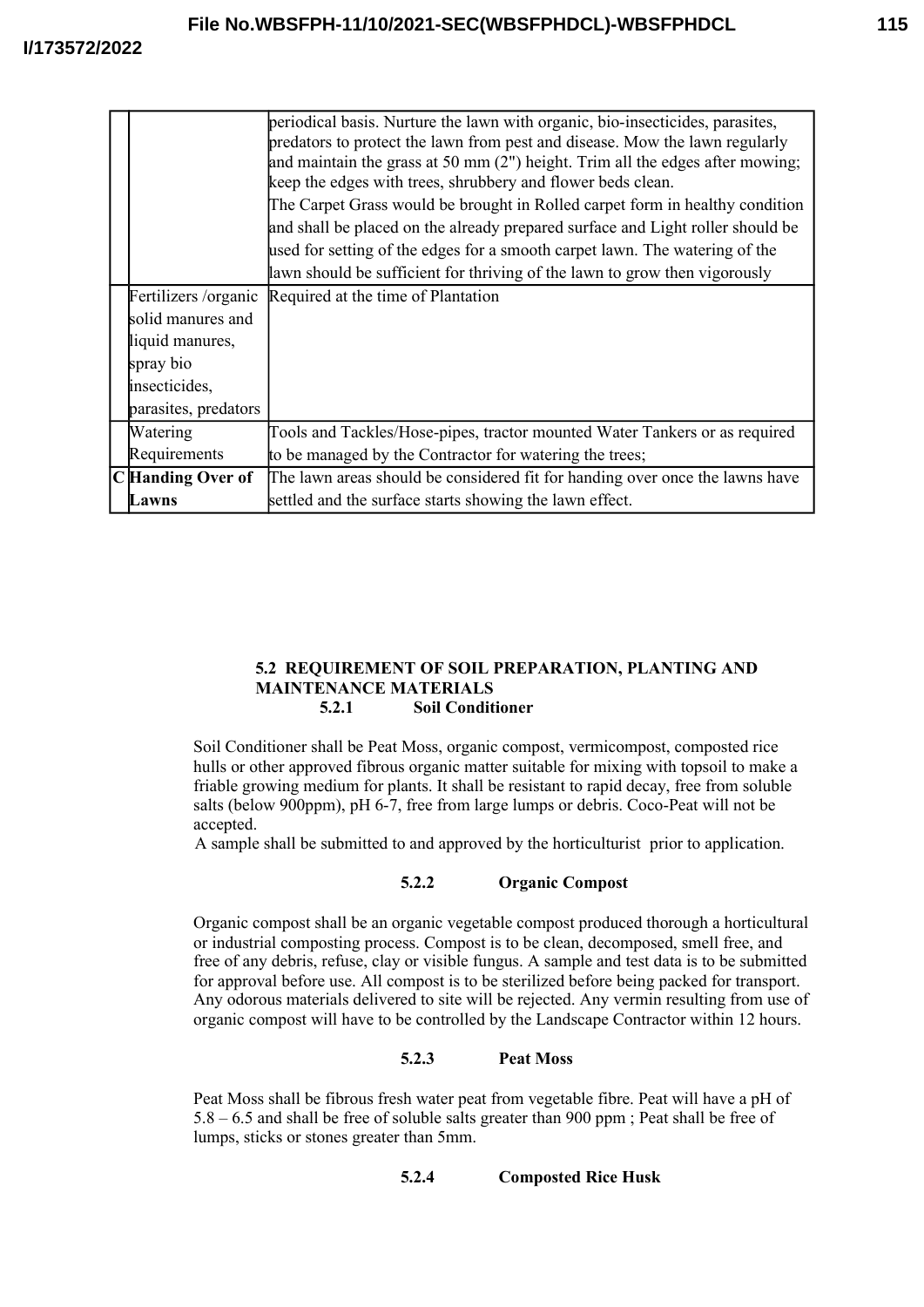Rice husks shall be partially composted and free from live rice or weed seeds. The rice hull compost shall be nitrogen stabilized and free of particles greater than 5mm.

#### **5.2.5 Sand**

Sand shall be clean, coarse, well graded material, free from soluble salts. Particles shall range in size so that 80-100% passes the 1mm sieve and 0-50% passes the 250 micron sieve.

#### **5.2.6 Fertilizers**

Chemical fertilizers shall be approved granular fertilizers. Fertilizer may be single element or compound, normal or slow release compound fertilizers. They shall be stored in waterproof sealed bags under shelter away from water and direct sunlight. Samples shall be submitted to, and approved by the horticulturist, before use in the project. Organic fertilizers shall be organic products such as organic liquid fertilizer, pellets or granules manufactured primarily from organic materials. These products are to be from accredited sources and technical data indicating sources of origin and manufacturing process must be submitted and approved before use. Animal by-products must be sterilized before being packed for transport and odorous materials used on site will be rejected.

#### **5.2.7 Mulches**

Mulches shall be an approved friable-composted organic material such as Oil Palm husks, organic compost or an approved mix. Coco-peat will not be allowed unless mixed in a proportion of 50-50 with another mulching material free from soluble salts or toxic materials and resistant to rapid decay. Mulches shall have a pH of 5.5 - 7.0. Samples are submitted to the horticulturist and approved before use. Mulches are to be applied in a 50mm thick layer over the entire surface of shrub and groundcover areas. Mulching is to be re-applied to expose soil in planting areas every 3 months after initial application until the end of the maintenance period or until complete surface cover by vegetation is achieved.

Initial mulching is to take place within two days of installation of planting.

#### **A. STAKING AND SUPPORTS**

Newly planted trees must be held firmly although not rigidly by staking to prevent a pocket forming around the stem and newly formed fibrous roots being broken by mechanical pulling as the tree rocks. Methods: The main methods of staking shall be:

i. A single vertical stake, 900mm taller than the clear stem of the tree, driven 600mm to 900mm into the soil. ii. Two stakes as above driven firmly on either side of the tree with cross-bar

to which the stem is attached. Suitable for small bare-rooted or balled material.

iii. A single stake driven in at an angle  $45<sup>0</sup>$  and leaning towards the prevailing wind, the stem just below the lowest branch being attached to the stake, suitable for small bare-rooted or balled material. iv. The end of stake should be pointed and the lower 1m to 1.2m should be

coated with non - injurious wood preservative allowing at least 150mm above ground level.

#### B. **STAKING AND SUPPORTS**

After planting, all plants are to be thoroughly watered using enough water to soak the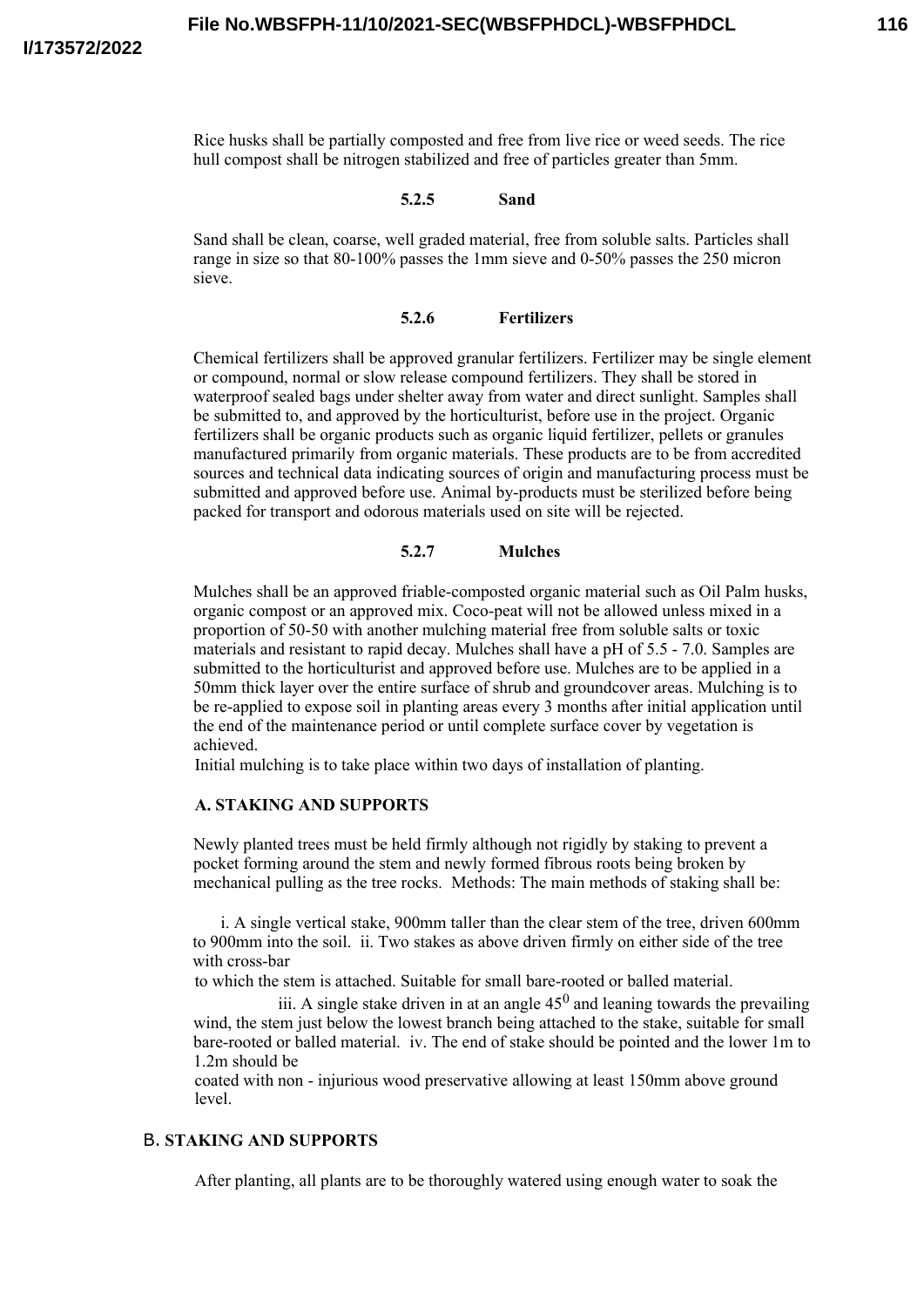ground all around the root ball. After the water has percolated away leaving the surface relatively dry, the soil is to be lightly cultivated to give an even soil tilth.

## C. **MULCHING**

After completion of planting, watering and light cultivation operations, a 50mm deep layer of approved mulch shall be spread over all planting areas except turf and groundcover beds. Mulching is to be done within 2 days of completing planting and watering in. The cost of mulching is to be included in the unit rates for planting.

### D.**FERTILIZING**

After planting and before the commencement of maintenance operations all planting areas will be fertilized at three month intervals. Planting beds and pits shall be fertilized with an approved slow release fertilizer at the rate of:

| Trees                    | : $250gm$ per tree                     |
|--------------------------|----------------------------------------|
| Shrubs/Climbers          | : 50gm per plant or 50gms/m2           |
| Groundcover              | : 50gm per square meter                |
| Herbaceous/Rooted shoots | : spread around the base of the plants |

Turf areas shall receive area 46.0.0 at a rate of 1kg/100m2. All fertilized areas are to be watered immediately after fertilizer application.

#### E. **DISEASE CONTROL**

The Landscape Development Agency shall take all necessary precautions to prevent or eradicate any outbreak of disease or insect attack.

#### F. **PLANTING IN TURF AREAS**

Where planting is to be carried out in areas of turf, the turf shall be carefully cut to the size of the tree or shrub pit, rolled and stored for re-use, being kept moist and in shade. After planting, turf shall be relaid around the base of the plant. The Landscape Development Agency shall replace any turf, which is damaged during planting operations.

## G.**PROTECTION OF PLANTED AREAS**

The Landscape Development Agency shall be responsible for protecting all planted areas. If it is necessary for the Landscape Development Agency to erect temporary protective fencing / tree guard, the Landscape Development Agency shall be responsible for keeping the fencing in position and in good repair until the end of the maintenance period. Fencing proposals shall be submitted to the Horticulturist for approval.

#### H. **ANNUAL MAINTENANCE CONTACT:**

The Landscape Development Agency has to enter into AMC for 12(twelve) months.

## 6. **Eligibility Criteria**

An Applicant submitting the response in response to this Technical Bid (EOI) shall hereinafter be referred to as applicant. Only those applicants who fulfill the following credentials should respond to this invitation

i. The firm should have experience of at least 3 years in landscape development or 10 years in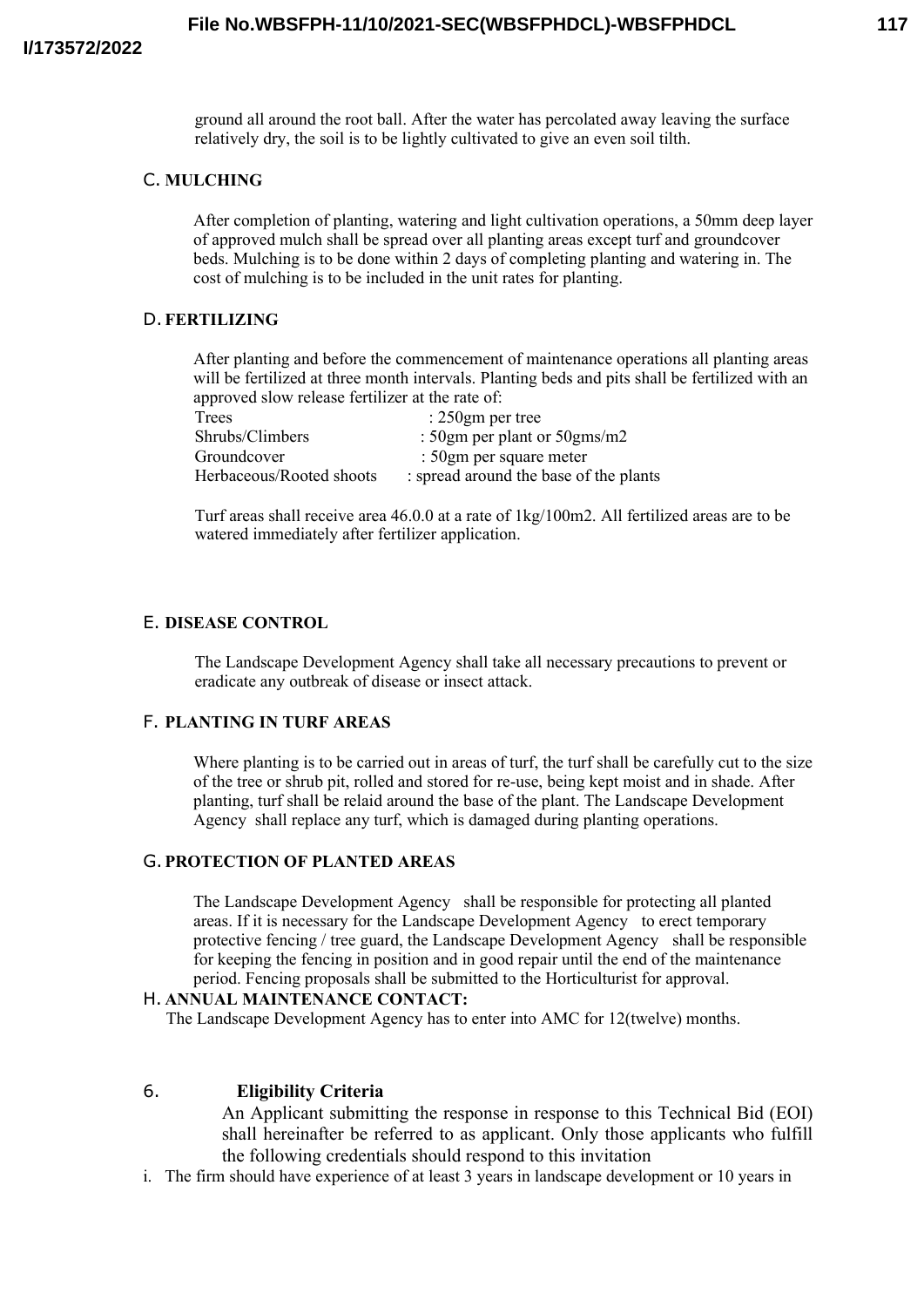running a nursery area 1 acre, which include Development of Large Open spaces / Parks / Public Areas, Streetscapes, Recreational facilities, Office space etc.

- ii. The Applicant may be Proprietorship Firm / Partnership Firm / Private Limited Company / Public Limited Company/ Limited Liability Partnership / Cooperative Society/ Society/Any reputed organization. The Applicant must have Office in West Bengal and minimum three years' experience execution of different works of Landscaping and beautification to any State/ Central Government Organizations or State/ Central Govt. Undertakings or Statutory Bodies or Local Bodies ,Parastatals or any reputed organizations.
- iii.Intending Applicant should produce credentials of a similar nature of works worth minimum cumulative value equivalent to Rs 5 Lakh during 3 (three) years prior to the date of issue of the EOI to any State/ Central Government Organizations or State/ Central Govt. Undertakings or Statutory Bodies or Local Bodies Parastatals or any Private or Public reputed organization.
- iv.The Applicant should have own infrastructure and capacity for execution of different works of Landscaping and beautification.
- v. **The Applicant should not be involved in any manner of litigation with the Department of Food Processing Industries and Horticulture and/or any of its parastatals, including the WBSFPHDCL as on the last day of submission of the bid. Any such application shall be treated as void,** *ab initio.*
- 7. **Documents**: Scan copy of documents are to be submitted online by the Applicant
- i. Copy of Tender Fees, as deposited through ICICI Bank Payment Gateway.
- ii. Trade License (in case of proprietorship firm/ partnership firm) showing the nature of trade i. e. nursery/ landscaping work
- iii.Registered copy of the trust deed/ Society deed
- iv.In case of Company Please enclose Memorandum and Articles of Association along with certificates of incorporation, and date of commencement of business etc.
- v. In case of Partnership Firm, registered under the Partnership Act., 1932 Please enclose details of partners, details of their business and partnership deed etc. duly attested by Notary Valid trade licenses/ permission of nursery in the state.
- vi.PAN
- vii.GST Certificate
- viii.P. Tax Challan for 2020-21 or 2021-22
- ix.Client Certificate towards credential supported by work completion certificate/ Payment certificate.
- x. Audited Profit& Loss Statements and Balance Sheets for three years i.e 2017-18 to 2019-2020.
- xi.IT return for the last Three Financial Years i.e. 2017-18, 2018-19 and 2019-20
- xii.Annexure I to V as per the format enclosed
- xiii.This EOI is non-binding in nature. A response to this EOI does not automatically ensure that you will be selected to participate in tender or be selected for procurement. The Corporation shall not be responsible for the costs incurred by you in preparing and submitting your Technical Bid.

## 8. **Empanelment Procedure**

i. The objective of evaluation methodology is to facilitate the empanelment of technically superior agencies. The applicant's will be evaluated on the basis of Eligibility Criteria as mentioned under Clause 6 and documents as listed under Clause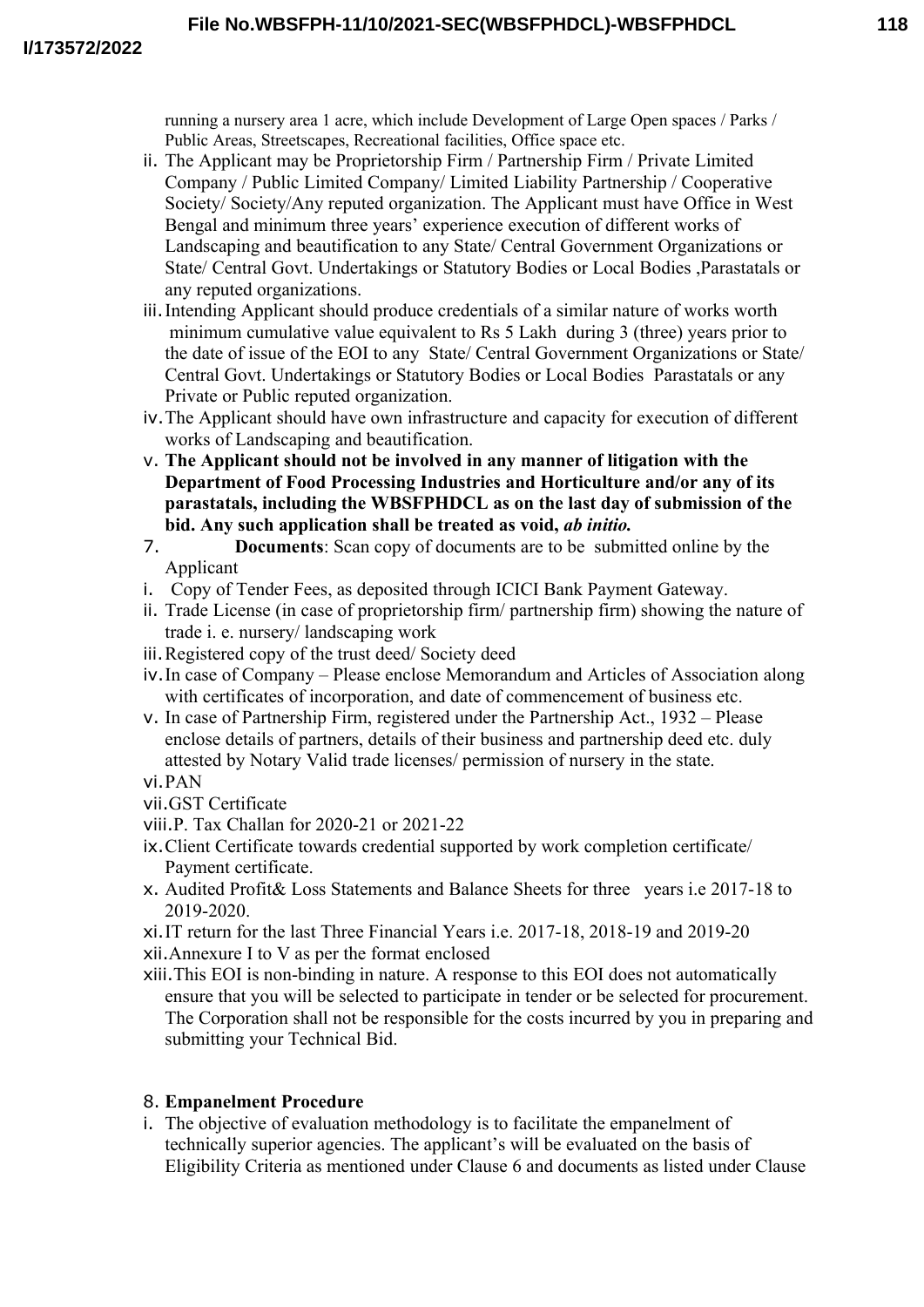7of this EOI document.

- ii. The Agency will be empaneled as per the following process:
- iii.Agencies satisfying the eligibility criteria will be short listed and will be empaneled with WBSFPHDCL after due scrutiny of documents submitted by the Applicant and site visit by the officials/ representatives of WBSFPHDCL. WBSFPHDCL may, at its sole discretion, decideto seek more information from the Applicants. The clarification shall be given in writing immediately.
- iv.The Evaluation committee constituted for the purpose, may waive any informality or non- conformity or irregularity in an application which does not constitute a material deviation, provided such waiver does not prejudice or affect the relative ranking of any applicant. Decision of the Evaluation Committee would be final and binding upon the Applicants.
- v. The Applicant may be called to make detailed presentation before the evaluation committee on a suitable date as informed by WBSFPHDCL.
- vi.Decision of WBSFPHDCL in respect of evaluation methodology and short listing of Applicants will be final.

# 9. **Notification of Empanelment**

- i. WBSFPHDCL after evaluation of the Application received and site visit will intimate Agency/ies whether their application has been accepted through a registered letter or by email.
- ii. The applicant shall acknowledge in writing, receipt of the intimation of empanelment and shall send his acceptance within four (4) days of receiving the intimation along with a copy of the Agreement on stamp paper of requisite value and a Security Deposit by way of Demand Draft/ Pay Order of Rs 5 lakh from a Schedule Commercial Bank in favour of the West Bengal State Food Processing & Horticulture Development Corporation Limited, payable at Kolkata .
- iii.The interest free Security Deposit will be kept with the Corporation for a period of 3 years from the date of Agreement. The same shall be returned after the completion of the work and payment thereof of material indented during the Agreement Period.
- iv.Failure to abide by this, may lead to non acceptance of the Application.
- v. The Corporation shall enter into a Work Agreement/ Contract with the Selected Agency. A draft of the Agreement is enclosed as Appendix 2.
- vi.The Corporation reserves the right to expand the panel of Agencies, if required, as and when necessary, during the tenure of the Agreement and panellist will not have any right to object whatsoever.
- vii.**The Corporation, when it takes up a project, shall conduct a Limited Tender/ Table bid amongst the empanelled agencies.**

# 10. **Terms & Conditions**

- i. The undersigned reserves the right to withdraw or include any item without assigning any reason thereof.
- ii. The undersigned reserves the right to reject the Application of any Applicant who is a defaulter to the WBSFPHDCL in respect of payment of dues.
- iii.Empanelment would be for a period of three years from the date of issuance of empanelment letter/agreement subject to satisfactory services and yearly review. If services provided by the agency is found to be unsatisfactory or at any time it is found that the information provided during application for empanelment or any tender is false or irregular WBSFPHDCL shall reserve the right to remove such agencies from the empaneled list without giving any notice to the agencies in advance.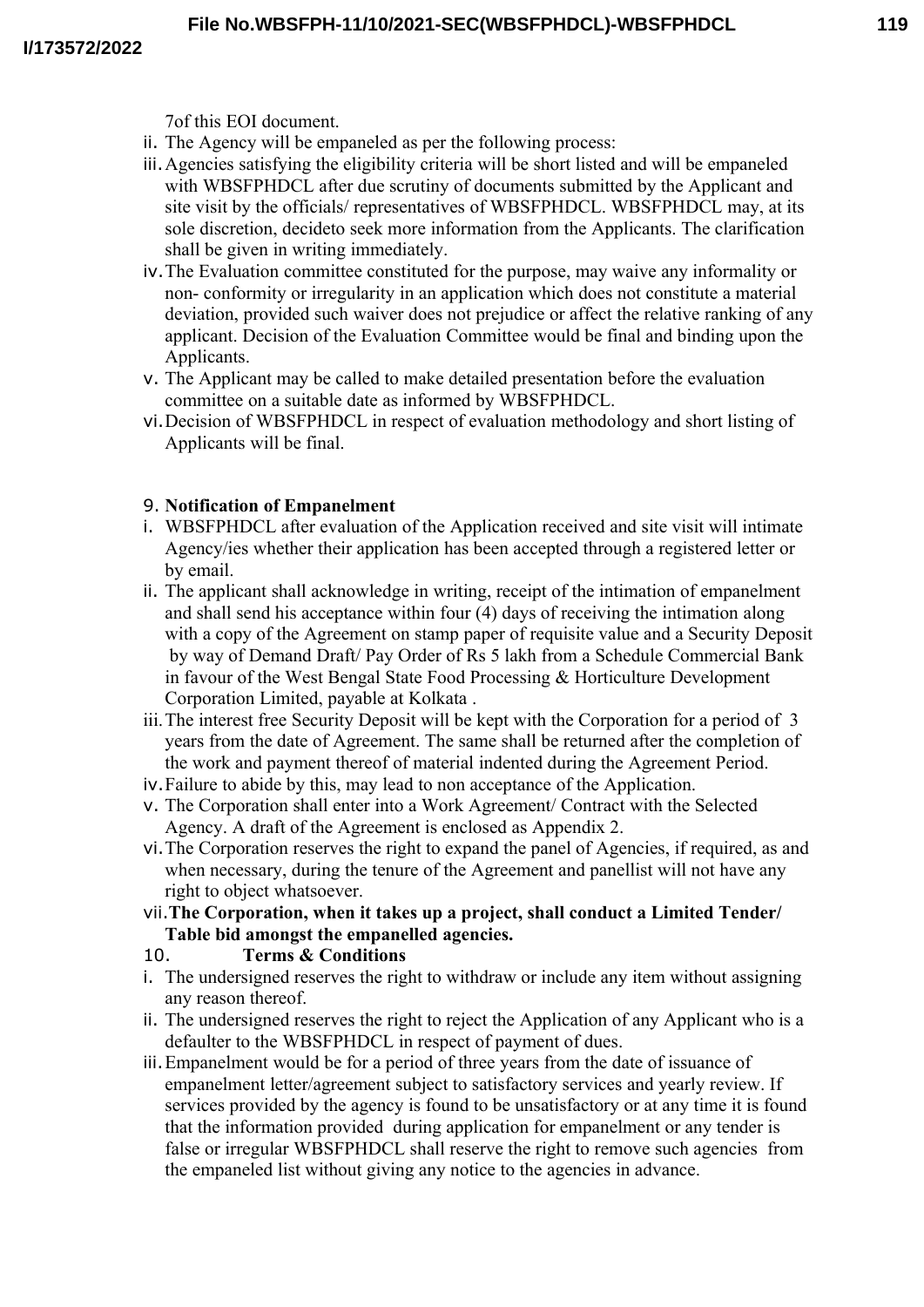- iv.The response should be submitted in a structured format as per the checklist appended with number on every page. Each page of the application should be signed by person(s) on behalf of the organization having necessary Authorization / Power of Attorney to do so, duly affixing the company seal. Applications containing false or inadequate information are liable for rejection. (Authorization Letter from the company should be furnished along with the application)
- v. The evaluation of the applications for empanelment shall be carried out by the committee constituted for the purpose.
- vi.Any un-authenticated, alterations, erasures, overwriting, blanking out or discrepancies may render the EOI submission invalid. The evaluation of the response will only be based on the documents submitted and evaluation committee reserved the right to relax the evaluation criteria.
- vii.Response submitted by Fax or E-mail or any form other than mentioned above will not be acceptable and liable for rejection by WBSFPHDCL.
- viii.In order to allow prospective Applicants reasonable time in which to take the amendment into account in preparing their response, WBSFPHDCL, at its discretion, may extend the deadline for the submission of response.
- ix.The successful Applicant will be required to execute the work (and landscaping and beautification if required) in desired quantity within the stipulated time frame post signing of the Contract, failure of which will be considered as event of default and may lead to termination of contract and forfeiture of Security Deposit.
- x. The Selected Bidder/ Agency shall have to supply the indented quantity of materials to different organization of the concerned district or as per the instruction of the Requisitioning Authority/WBSFP&HDCL
- xi.The project awarded shall be completed within the allotted time.
- xii.Any disputes in the quality and quantity of work along with relevant materials will be the sole responsibility of the agency / selected bidder.
- xiii.**The Selected Bidder shall receive payments on back to back basis i.e., WBSFPHDCL will pay to be agency only after receiving of payments from concerned Government Departments/ Authority or the Client Organization** . **The Corporation will not take any responsibility for payment until it has received payment from the concerned Govt. Departments/ Authority or the Client Organization.**
- xiv.WBSFPHDCL shall deduct 7% from each invoice of the Landscape Development Agency towards Administrative Charges/ Fees/ Charges
- xv.The responsibility of the Successful Bidder includes transportation, loading, sorting, unloading and delivery of different materials for execution of the work to the site of the work or any other destination without damaging the materials.
- xvi.Any transit losses will have to be borne by the Agency.
- xvii.The materials to be supplied shall be of good quality and as per the standards prescribed by the different standard evaluation authority (for example ISI etc)
- xviii.The supplied materials which do not conform to the specifications shall be rejected and the Agency shall have no right to claim payment for the same.
- xix.Prior to certifying/ acknowledging the challans, the client authority shall satisfy themselves about the quantity and quality of the work along with materials.
- xx.In the event of any question/dispute or difference arising between WBSFP&HDCL
	- and the Landscape Development Agency on any matter covered by these Terms &
	- Conditions or arising directly or indirectly there from or connected with these Terms
	- & Conditions in any manner, the matter shall be sorted out between the Managing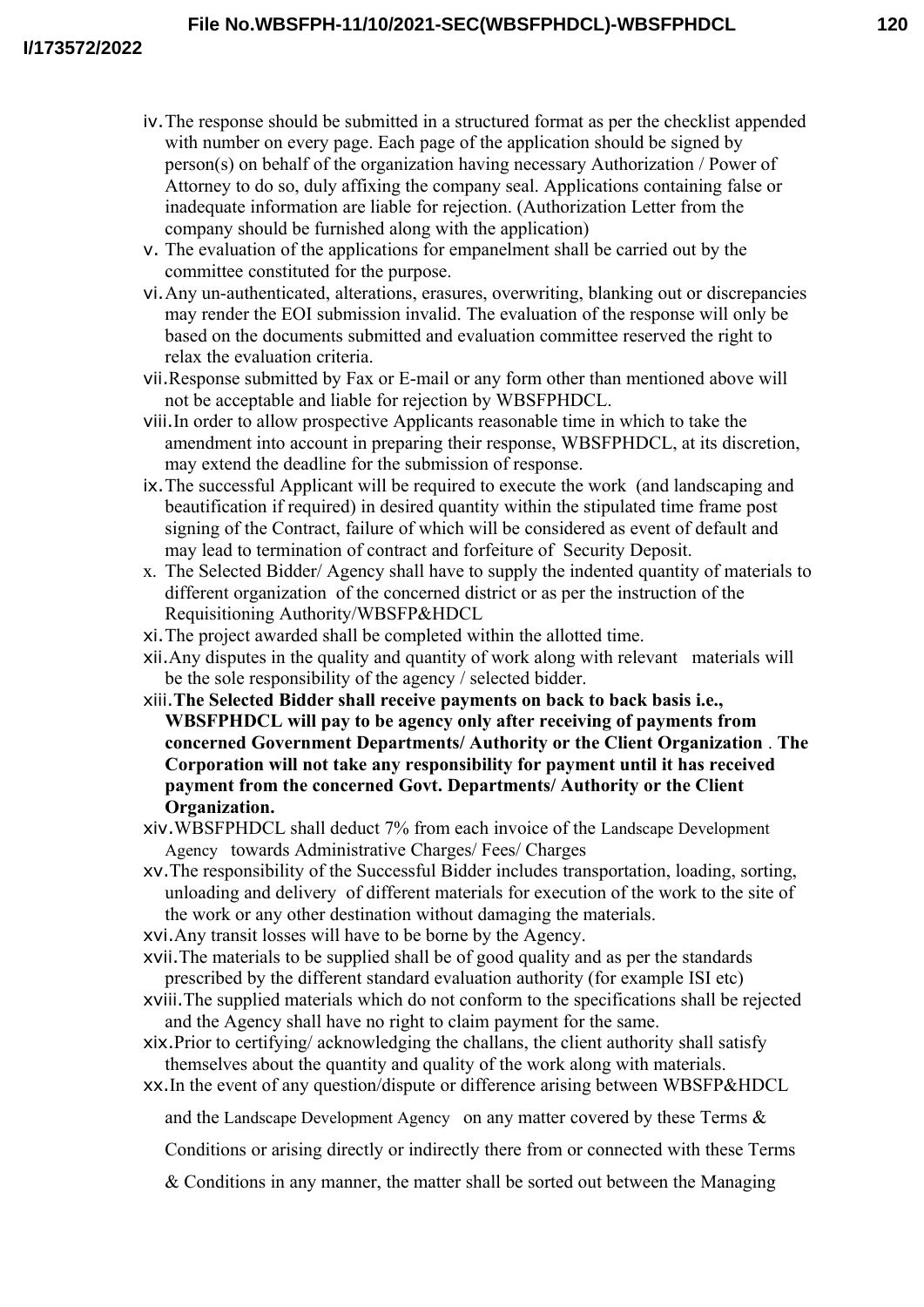Director, WBSFP&HDCL and the operator and in the case of non-resolution of

dispute the matter shall be referred to the ACS/Pr Secretary/Secretary of the

Department of Food Processing Industries and Horticulture. When at this level the

dispute is not resolved, the dispute would be referred to a sole Arbitrator appointed

jointly by the two parties and his award shall be final.

The High Court of Kolkata alone shall have jurisdiction to adjudicate thereon.

xxi.The place of Arbitration will be Kolkata and the language shall be English xxii.The award of the Arbitrator shall be binding on both the parties.

# **Annexure – I Format of Undertaking**

(on Company's Letter Head)

(The Applicant shall submit together with CHECK LIST & other documentary evidences)

To,

The Managing Director,

West Bengal State Food Processing & Horticulture Development Corporation Limited,

BENFISH TOWER (6th Floor), 31, G.N. Block, Sector-V, Kolkata-700091 E-mail: wbsfphdcl@gmail.com

Dear Sir/ Madam,

EOI Ref No:

Subject: "Application for Empanelment of Landscape Development Agency for execution of Development of Large Open spaces / Parks / Public Areas, Streetscapes, Recreational facilities, Office space etc. Dear Sir/Ma'am,

1. With reference to your EOI reference no

\_..dated , M/s\_ hereby submit the EOI application for the subject project.

2. I/We certify that all information provided in the application is true and correct.

3. I/We understand that this EOI is non-binding in nature.

4. I/We acknowledge that the right of the Corporation to reject our application without assigning any reason or otherwise and hereby waive, to the fullest extent permitted by applicable law, our right to challenge the same on any account whatsoever.

5. I/We understand that the Corporation reserves the right to modify, cancel, suspend or terminate any aspect of the EOI process at any time, for any reason, without giving prior notice and the Corporation (including their officers, employees, consultants) will not be bound by this EOI.

6. I/ We understand that this EOI is non-binding in nature and the Corporation reserves the right to follow a competitive bidding process for selection of Agency/ies, subsequent to this EOI.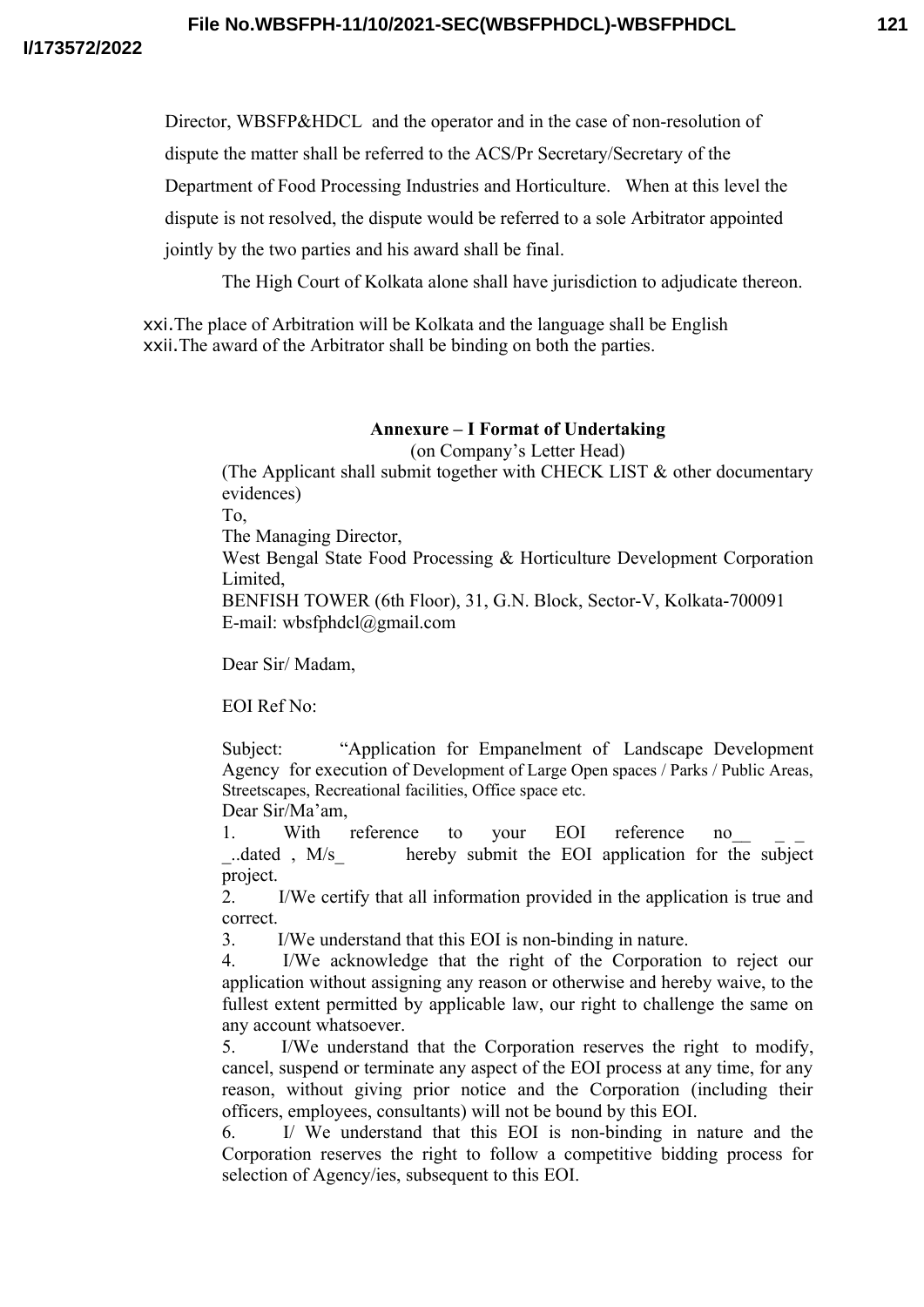Yours faithfully, (Signature, name and designation of the Authorized Signatory) (Name and seal of the applicant)

# Annexure II – Applicant's Profile

| Sl.             | Particulars                                                                                                                                                                                                                                                                                                                                                                                                                                                    | Details |  |  |  |  |
|-----------------|----------------------------------------------------------------------------------------------------------------------------------------------------------------------------------------------------------------------------------------------------------------------------------------------------------------------------------------------------------------------------------------------------------------------------------------------------------------|---------|--|--|--|--|
| No.             |                                                                                                                                                                                                                                                                                                                                                                                                                                                                |         |  |  |  |  |
| $\overline{A}$  | Profile                                                                                                                                                                                                                                                                                                                                                                                                                                                        |         |  |  |  |  |
| $\overline{1}$  | Name of the Applicant / firm/Agency                                                                                                                                                                                                                                                                                                                                                                                                                            |         |  |  |  |  |
| $\overline{2}$  | Status of Applicant (Company, Partnership, Prop., etc.)                                                                                                                                                                                                                                                                                                                                                                                                        |         |  |  |  |  |
| $\overline{3}$  | Year of Establishment & Details<br>of Registration/Trade License/Company<br>registration documents (attach Documentary Proof)                                                                                                                                                                                                                                                                                                                                  |         |  |  |  |  |
| $\overline{4}$  |                                                                                                                                                                                                                                                                                                                                                                                                                                                                |         |  |  |  |  |
| $\overline{5}$  | Address                                                                                                                                                                                                                                                                                                                                                                                                                                                        |         |  |  |  |  |
| $\overline{6}$  | Telephone number                                                                                                                                                                                                                                                                                                                                                                                                                                               |         |  |  |  |  |
| $\overline{7}$  | Fax number                                                                                                                                                                                                                                                                                                                                                                                                                                                     |         |  |  |  |  |
| $\overline{8}$  | Email Address                                                                                                                                                                                                                                                                                                                                                                                                                                                  |         |  |  |  |  |
| $\overline{9}$  | Website address of the Company, if any                                                                                                                                                                                                                                                                                                                                                                                                                         |         |  |  |  |  |
| 10              | Key person (s) with contact details a) Head Office / registered Office                                                                                                                                                                                                                                                                                                                                                                                         |         |  |  |  |  |
| $\overline{11}$ | PAN & P.Tax (2020-21 or 2021-22)                                                                                                                                                                                                                                                                                                                                                                                                                               |         |  |  |  |  |
| 12              | Authorized Official with Name, Designation, Contact Phone No/Mobile No<br>FAX No. etc. for the EOI                                                                                                                                                                                                                                                                                                                                                             |         |  |  |  |  |
| 13              | Trade License (in case of proprietorship firm/ partnership firm)/ Registered copy<br>of the trust deed/ Society deed/ In case of Company – Memorandum and<br>Articles of Association along with certificates of incorporation, and date of<br>commencement of business etc. / In case of Partnership Firm, registered under<br>the Partnership Act., 1932 -details of partners, details of their business and<br>partnership deed etc. duly attested by Notary |         |  |  |  |  |
| 14              | Service Tax No. / GST No                                                                                                                                                                                                                                                                                                                                                                                                                                       |         |  |  |  |  |
| 15              | Provisional GSTIN (attach GST certificate)                                                                                                                                                                                                                                                                                                                                                                                                                     |         |  |  |  |  |
| 16              | IT return for the last Three Financial Years i.e. 2017-18, 2018-19 and 2019-20                                                                                                                                                                                                                                                                                                                                                                                 |         |  |  |  |  |
| $\overline{17}$ | Audited Profit& Loss Statements and Balance Sheets for three years i.e 2017-<br>18 to 2019-2020.                                                                                                                                                                                                                                                                                                                                                               |         |  |  |  |  |
| 18              | Client certificate towards Applicant credential                                                                                                                                                                                                                                                                                                                                                                                                                |         |  |  |  |  |
| 19              | Location of Head Office/ Branch                                                                                                                                                                                                                                                                                                                                                                                                                                |         |  |  |  |  |
|                 | $\cdot$ 1<br>$\mathbf{r} = \mathbf{r} - \mathbf{r}$<br>$\cdot \sim$<br>$-1$ $-1$ $-1$ $-1$ $-1$<br>44.11                                                                                                                                                                                                                                                                                                                                                       |         |  |  |  |  |

\*\* Wherever applicable submit documentary evidence to facilitate verification.

We hereby declare that the information submitted above is true to the best of our knowledge. We understand that in case any discrepancy is found in the information submitted by us our EOI is liable to be rejected. Signature of the Authorized Signatory with date & seal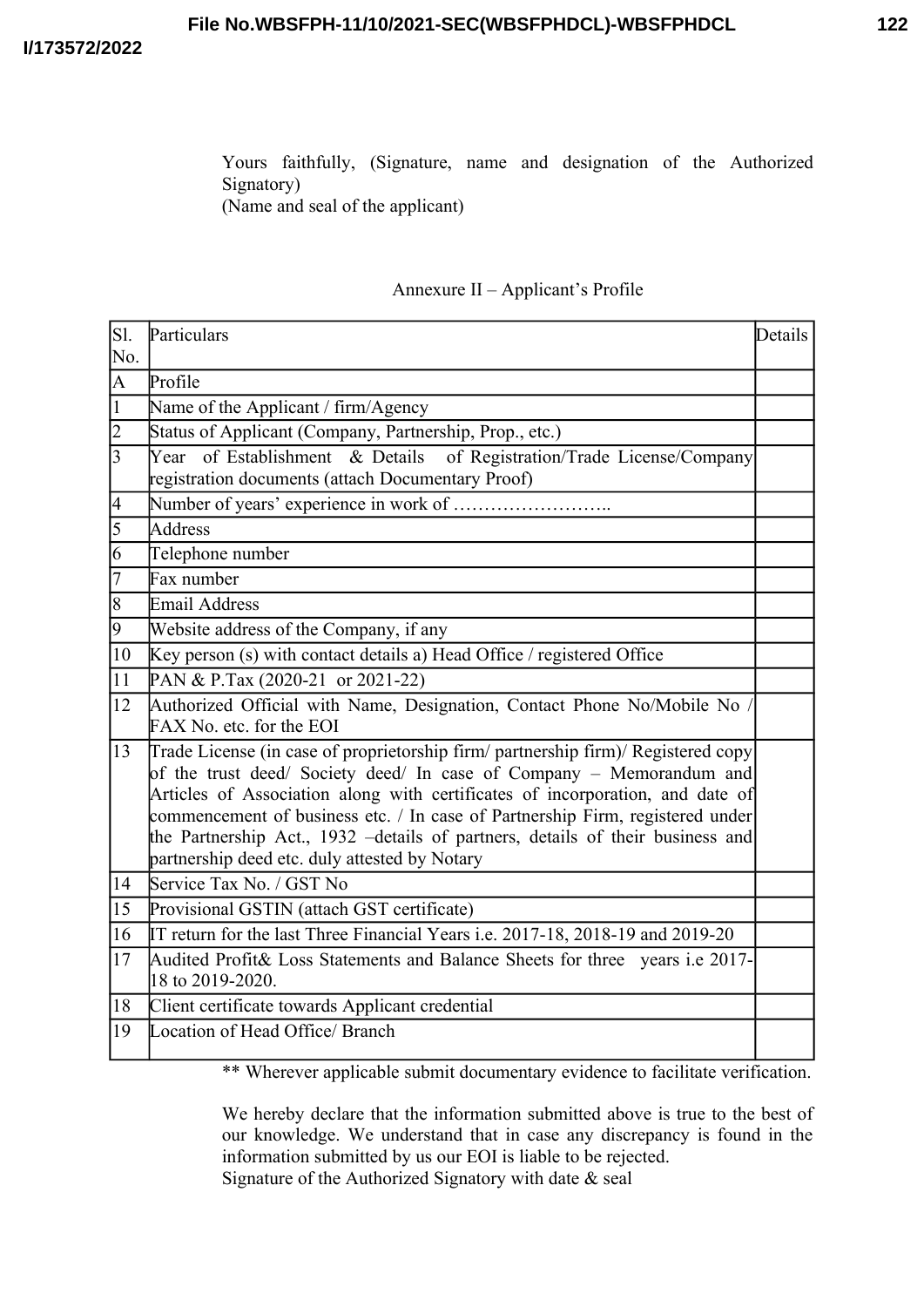## **Annexure III– Applicant's Experience**

| Sl.<br>N<br>$\Omega$ . | Details of the<br>Completed Work<br>(similar nature of<br>the minimum<br>cumulative value<br>equivalent to Rs<br>5 lakh<br>during $3$ (three)<br>years prior to<br>the date of<br>$\circ$ of<br>the<br><i>s</i> sue<br>EOI) | Name<br>and complete<br>Postal<br>Address of<br>the<br>Customer | Name,<br>Designati<br>on,<br>Telephon<br>e,<br>Fax,<br>Telex<br>Nos.,<br>email | Value<br>of<br>work | Whether<br>reference<br>Letter<br>Enclosed<br>(Y/N) | Details of the<br>Organization<br>1n<br>West<br>Bengal |
|------------------------|-----------------------------------------------------------------------------------------------------------------------------------------------------------------------------------------------------------------------------|-----------------------------------------------------------------|--------------------------------------------------------------------------------|---------------------|-----------------------------------------------------|--------------------------------------------------------|
|                        | $\overline{2}$                                                                                                                                                                                                              | 3                                                               | 4                                                                              | 5                   | 6                                                   | 7                                                      |
|                        |                                                                                                                                                                                                                             |                                                                 |                                                                                |                     |                                                     |                                                        |
|                        |                                                                                                                                                                                                                             |                                                                 |                                                                                |                     |                                                     |                                                        |
|                        |                                                                                                                                                                                                                             |                                                                 |                                                                                |                     |                                                     |                                                        |

(\*Enclose necessary documentary proof – Pl mark necessary page No for each of the enclosures)

# **Annexure IV: Self Declaration on Blacklisting (To be submitted on Agency's letter head)**

## Ref: EOI No.

vi.I/ We hereby declare that presently our Company/ firm is having unblemished record and is not declared ineligible for corrupt & fraudulent practices, blacklisted either indefinitely or for a particular period of time, or had work withdrawn, by any State/ Central Government Organizations or State/ Central Govt. Undertakings or Statutory Bodies or Local Bodies , Parastatals or nay reputed organizations .If this declaration is found to be incorrect then without prejudice to any other action that may be taken, my/ our security may be forfeited in full and the Application/ Tender if any to the extent accepted may be cancelled.

> Thanking you, Date: Signature of Authorized Signatory………………………………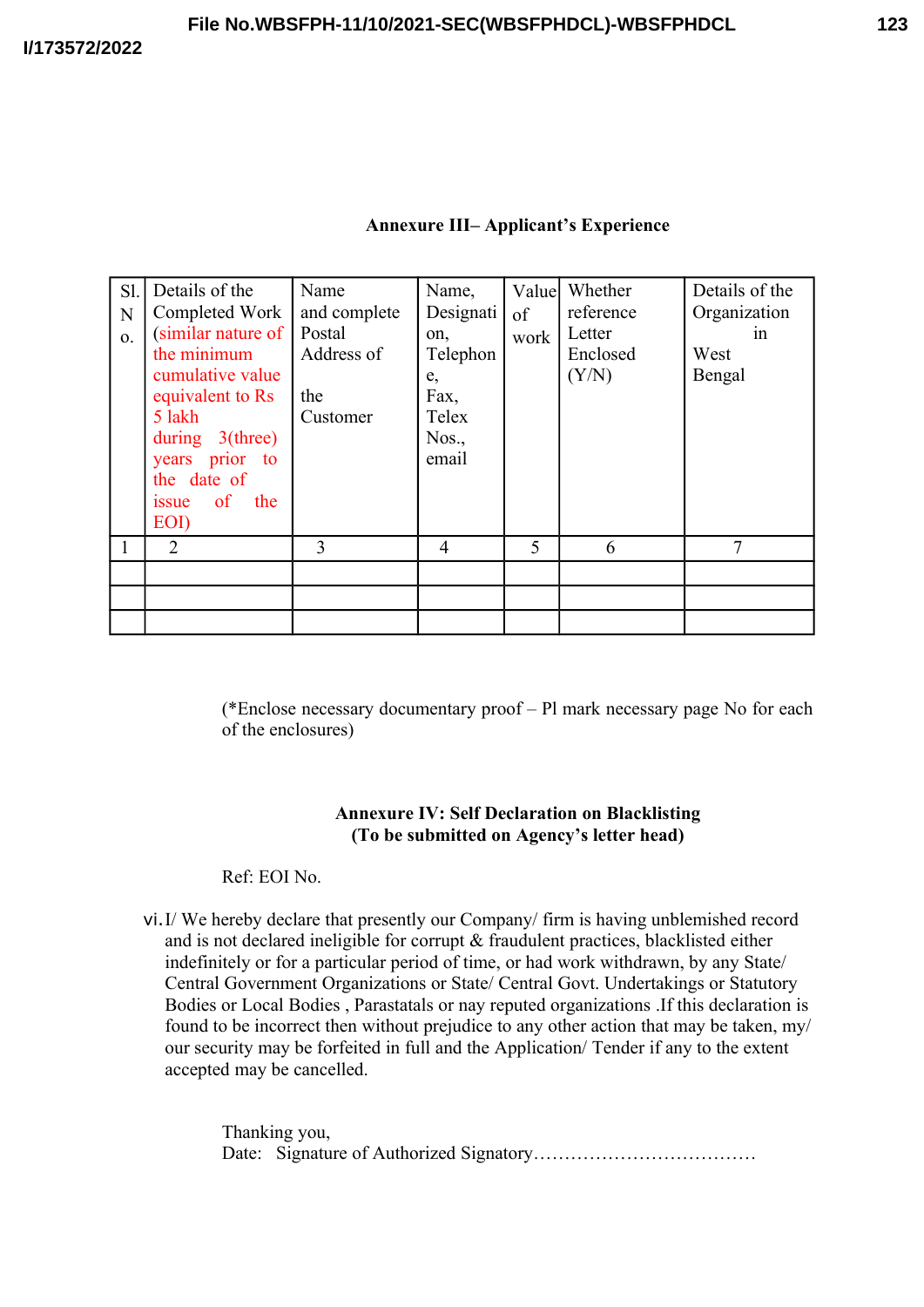Place: Name of the Authorized Signatory………………………………

Designation: Name of the Organization …………………………………………

# **Annexure V: Format of Power of Attorney for Authorizing Signatory of the Applicants**

Know all men by these presents, We (name of the firm and address of the registered office) do hereby irrevocably constitute, nominate, appoint and authorize Mr./ Ms (name), son/daughter/wife of

and presently residing at , who is [presently employed with us and holding the position of  $\qquad$ ], as our true and lawful attorney (hereinafter referred to as the "Attorney") to do in our name and on our behalf, all such acts, deeds and things as are necessary or required in connection with or incidental to submission of our Proposal for the \*\*\*\*\* Project[s] proposed or being developed by the \*\*\*\*\* (the "Corporation") including but not limited to signing and submission of all applications, bids and other documents and writings, participate in Pre-Bid and other conferences and providing information/ responses to WBSFPHDCL, representing us in all matters before WBSFPHDCL, signing and execution of all contracts and undertakings consequent to acceptance of our proposal, and generally dealing with WBSFPHDCL in all matters in connection with or relating to or arising out of our proposal.

AND we hereby agree to ratify and confirm and do hereby ratify and confirm all acts, deeds and things lawfully done or caused to be done by our said Attorney pursuant to and in exercise of the powers conferred by this Power of Attorney and that all acts, deeds and things done by our said Attorney in exercise of the powers hereby conferred shall and shall always be deemed to have been done by us.

IN WITNESS WHEREOF WE, THE ABOVE NAMED PRINCIPAL HAVE EXECUTED THIS POWER OF ATTORNEY ON THIS DAY OF , 20\*\*

> For (Signature) (Name, Title and Address)

Witnesses:

1 1. [Notarized] 2 Accepted (Signature) (Name, Title and Address of the Attorney)

#### *Notes:*

• The mode of execution of the Power of Attorney should be in accordance with the procedure, if any, laid down by the applicable law and the charter documents of the executant(s) and when it is so required, the same should be under common seal affixed in accordance with the required procedure.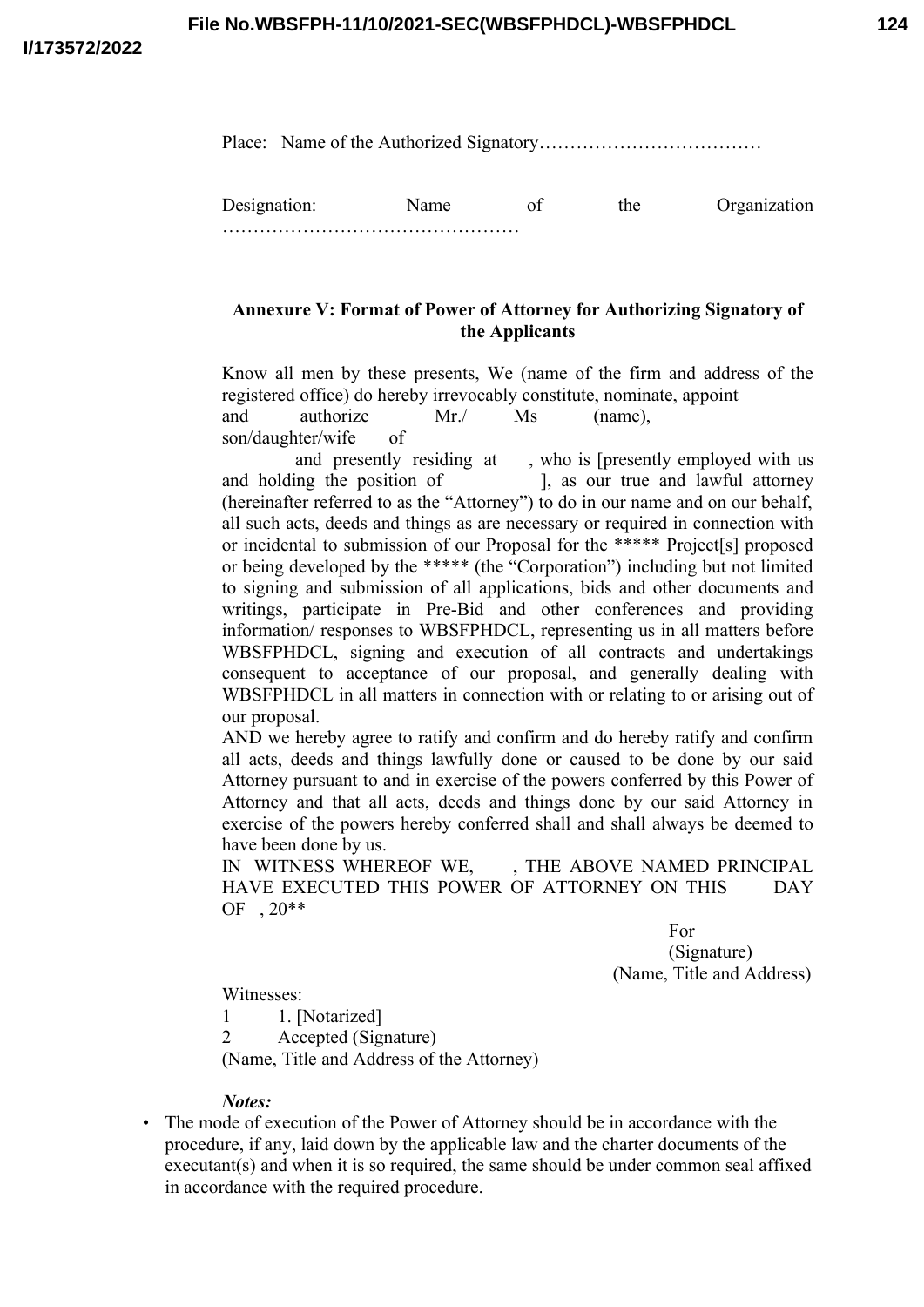• Also, wherever required, the Applicant should submit for verification the extract of the charter documents and documents such as a resolution/ power of attorney in favor of the person executing this Power of Attorney for the delegation of power hereunder on behalf of the Applicant.

#### **Appendix 1 – General Guidelines for E-Bidding**

Any organization/ agencies willing to take part in the process of e-Tendering will have to be enrolled & registered with the Government e-Procurement System, through logging on to https:// wbtenders.gov.in (the web portal of West Bengal Tenders maintained by NIC). The organization / agencies are required to click on the link for e- Tendering site as given on the web portal

Each organization / agency is required to obtain a Class-II /Class III company Digital Signature Certificate (DSC) for submission of Application from the approved service provider of the National Informatics Centre (NIC) on payment of requisite amount.

The organization / agencies can search  $&$  download Expression of Interest (EOI) Document(s) electronically from computer once they log on to the website.

Applications are to be submitted through online before the prescribed date & time using the Digital Signature Certificate (DSC). The documents are to be uploaded virus scanned copy duly Digitally Signed. The documents will get encrypted (transformed into non readable formats).

The Bidder are advised to submit the Application well in advance of the deadline as the WBSFP&HDCL will not be liable or responsible for nonsubmission of the bids or submission of incomplete bid on account of any technical glitches or any problems in connectivity services used by the Applicant

An Applicant desirous of taking part in RFP process shall login to the e-Procurement portal of the Government of West Bengal http://wbtenders.gov.in using his login ID and password. –

#### **Appendix 2 – Draft Form of Agreement**

This Agreement is made on this ……. Day of Between The Managing Director, West Bengal State Food Processing & Horticulture Development Corporation Limited, BENFISH TOWER (6th Floor), 31, G.N. Block, Sector-V, Kolkata-700091 as the First Party (hereinafter called the Corporation), which include its successors and

……………… (Name of the Agency) the 2nd party (hereinafter called as Agency), which includes its Successors, for execution of Landscaping and beautification by the 1st Party from the Second Party as per requirement of the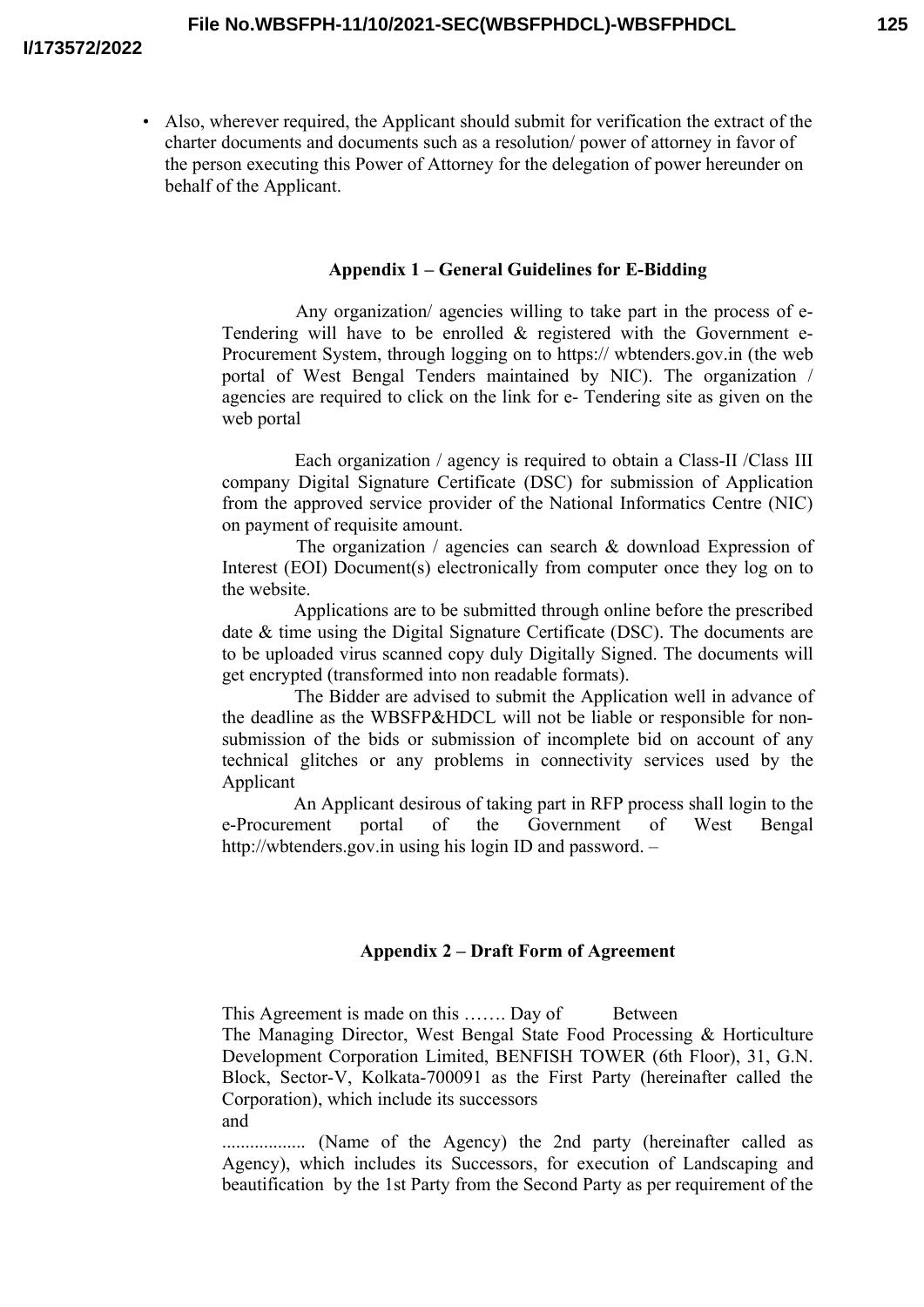1st Party.

## **Now, this Agreement is made on the following terms and conditions as stated below by and between the 1st Party and 2nd Party**.

1. The 1st Party would place necessary orders from time to time on the 2nd Party on the basis of estimate requirements / orders received from different customers/authorities/indenting authorities.

2. That the 2nd Party would offer their price for various saplings to the 1st Party from time to time.

3. The 2nd Party on receipt of the order will execute the indent and the work would be executed by the 2nd Party at the respective locations stated by the 1st Party in its order. In case the saplings and inputs are rejected for any reason, what-so-ever by the indenting authority, then the 2nd Party is liable to replace the entire quantity.

4. The 2nd Party would make necessary arrangements for inspection of materials either before or after the delivery in presence of the representatives of the 1st Party as per request of the indenting authority and/or 1st Party.

5. That the 2nd Party would deliver the materials at the locations and to authorities/ agencies as indicated by the First Party.

6. That the transportation, packaging, loading, unloading and handling charges will be borne by the Second Party i.e. F.O.R. at the destination point to be specified by the indenting authority.

7. The 2<sup>nd</sup> party shall be responsible for maintenance of the project for 12 months from the date of completion.

7. The 2nd Party, on execution of work on written advice of the 1st Party would submit its bill in duplicate along with challans, signed by the indenting authority to the office of the 1st Party at WBSFPHDCL.

8. Where ever the2nd Party executes the workagainst order of the First Party, the 1st Party would make necessary payment to the 2nd Party against their work on receipt of paymentfrom the indenting authority i.e. payment to the 2nd Party to be made on back-to-back basis.

9. All payments made to the 2nd Party by the 1st Party shall be subject to deduction of 7% of the invoice value raised by the 2nd Party to the 1st Party towards its administrative charges/fee/charges. The 1st party after deducting 7% of the invoice value shall remit the balance 93% along with GST (if applicable) on 93% of the invoice value to the 2nd party.

10. **The second party shall receive payments on back to back basis i.e., WBSFPHDCL will pay to be second party only after receiving of payments from concerned Government Departments/ Authority or Organization**. **The Corporation will not take any responsibility for payment until it has received payment from the concerned Govt. Departments/ Authority or Organization.**

11. That if the indenting authority imposes any penalty on the First party for non-execution of work or supply of substandard materials within the stipulated period of time, execution of work andinferior quality of material and other reason whatsoever, with regard to the material of the 2nd Party, the 2nd Party would be liable to compensate the same to the 1st Party (to the extent of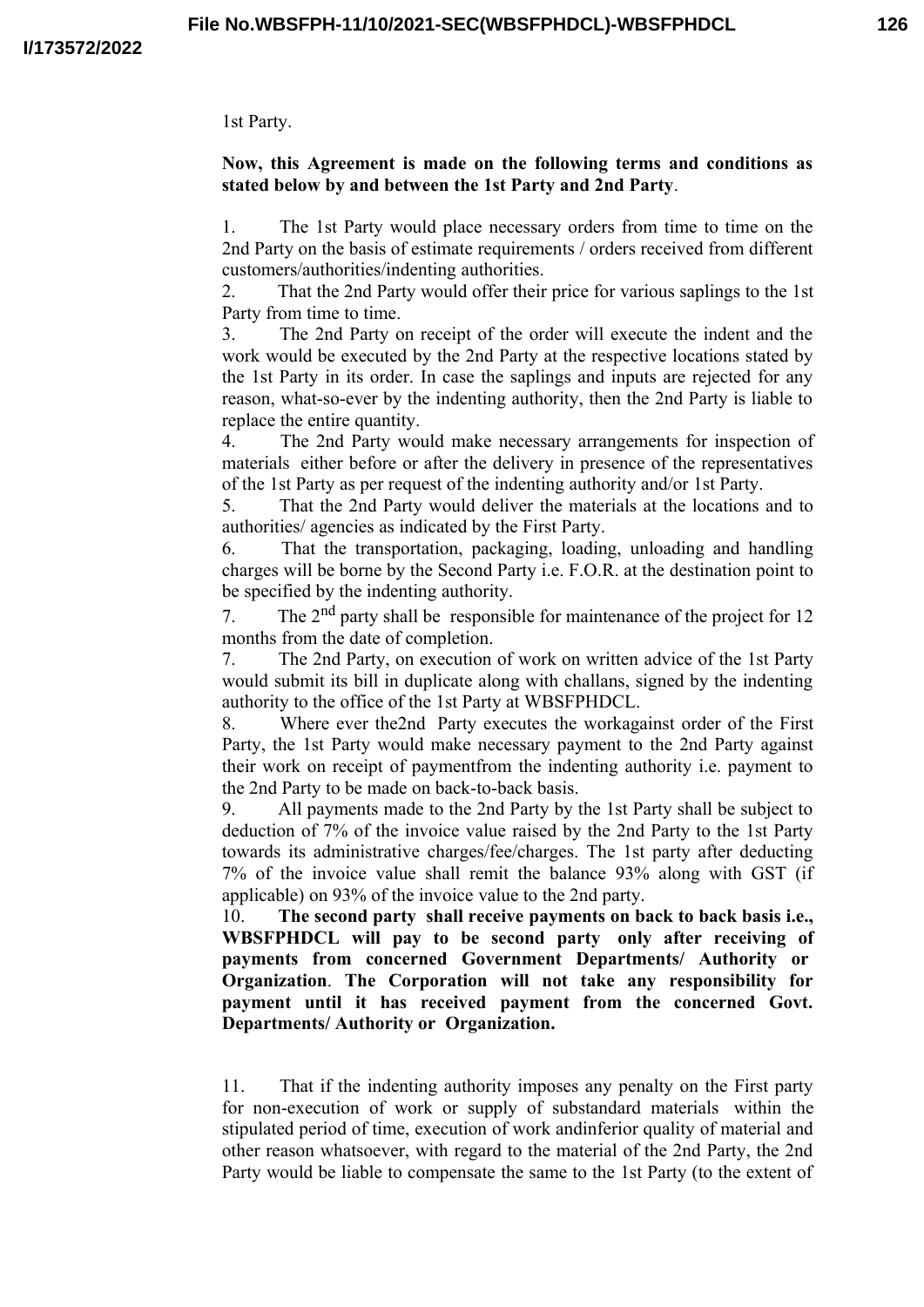the loss incurred and/or penalty imposed by the indenting authority).

12. The 2nd Party would replace the damaged/ substandard quantity of the materials, if those are rejected by the indenting authority.

13. In the event of any question/dispute or difference arising between WBSFP&HDCL and the supplier on any matter covered by these Terms  $\&$ Conditions or arising directly or indirectly there from or connected with these Terms & Conditions in any manner, the matter shall be resolved between the Managing Director, WBSFP&HDCL and the operator and in the case of nonresolution of dispute the matter shall be referred to the ACS/Pr Secretary/Secretary of the Department of Food Processing Industries and Horticulture. When at this level the dispute is not resolved, the dispute would be resolved by a sole Arbitrator appointed jointly by the two parties and his award shall be final.

The High Court of Kolkata alone shall have jurisdiction to adjudicate thereon.

14. That this Agreement shall remain valid for a period of three years from the date of execution of the Agreement.

15. If 1st Party and 2nd Party agree to continue the business with each other after successful completion of  $2<sup>nd</sup>$  year of agreement, the agreement may be renewed and revalidated for a further period, if both parties mutually may agree.

16. The other responsibilities of the Second Party are as follows:

Transportation, loading, sorting, unloading and delivery will be upto thelocation or any other destination without damaging the materials . Any transit losses will have to be borne by the Agency. The material to be supplied shall be as per the specification mentioned in work order.The supplied material which do not conform to the specifications shall be rejected and the Agency shall have no right to claim payment for the same.

17. The place of Arbitration will be Kolkata and the language shall be English

18. The award of the Arbitrator shall be binding on both the parties.

19. That this Agreement can be terminated by either of the parties by giving 90 (Ninety) days' notice in advance to the other side.

IN WITNESSESS WHEREOF THE PARTIES HERETO HAVE SET THEIR RESPECTIVE HANDS BEFORE WITNESSESS.

For …………………………………………. For…………………………….. WBSFPHDCL (2nd Party) (1st Party)

Witnesses : Witnesses : Witnesses : Witnesses : Witnesses : Witnesses : Witnesses : Witnesses : Witnesses : Witnesses : Witnesses : Witnesses :  $N \cdot N \cdot N \cdot M$